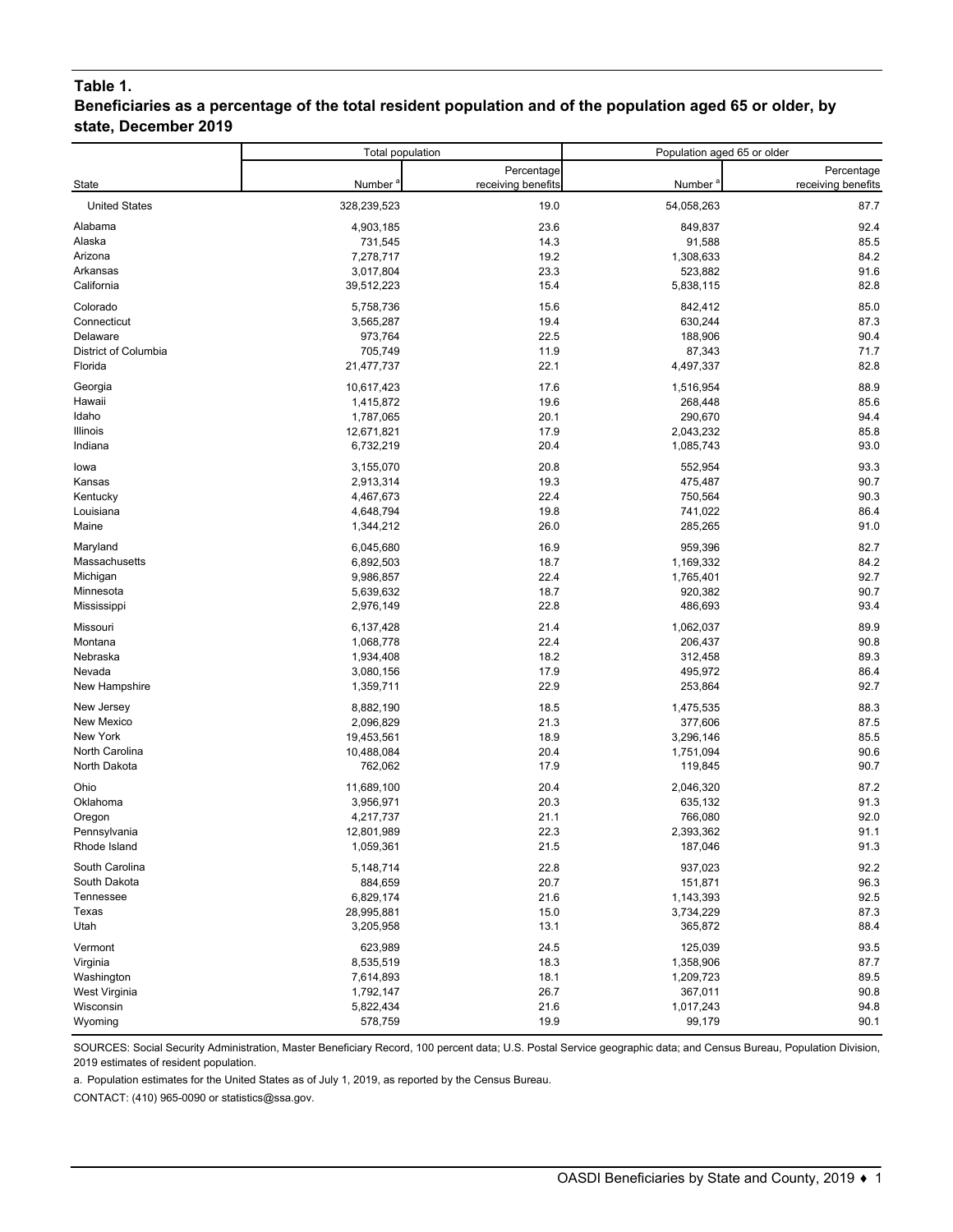# **Table 2.**

**Number of beneficiaries in current-payment status, by state or other area, type of benefit, and sex of beneficiaries aged 65 or older, December 2019**

|                      |           |                       | Retirement |          | Survivors   |           |           | Disability |          | Aged 65 or older                |             |
|----------------------|-----------|-----------------------|------------|----------|-------------|-----------|-----------|------------|----------|---------------------------------|-------------|
|                      |           | Retired               |            |          | Widow(er)s  |           | Disabled  |            |          |                                 |             |
| State or area        | Total     | workers               | Spouses    | Children | and parents | Children  | workers   | Spouses    | Children | Men                             | Women       |
| All areas            |           | 64,064,496 45,094,245 | 2,430,526  | 702,249  | 3,996,448   | 1,915,560 | 8,378,374 | 113,435    |          | 1,433,659 21,754,504 26,898,532 |             |
| Alabama              | 1,159,320 | 731,111               | 31,033     | 12,812   | 78,529      | 43,128    | 219,981   | 2,846      | 39,880   | 341,346                         | 443,830     |
| Alaska               | 104,568   | 75,412                | 3,147      | 1,988    | 5,442       | 4,654     | 11,583    | 158        | 2,184    | 39,679                          | 38,628      |
| Arizona              | 1,399,403 | 1,040,894             | 50,894     | 15,653   | 78,367      | 37,266    | 149,523   | 1,990      | 24,816   | 503,316                         | 598,228     |
| Arkansas             | 703,896   | 450,419               | 16,268     | 7,489    | 44,711      | 25,318    | 132,680   | 1,676      | 25,335   | 212,353                         | 267,587     |
| California           | 6,070,395 | 4,443,137             | 305,588    | 82,492   | 362,897     | 154,402   | 618,003   | 10,056     | 93,820   | 2,201,881                       | 2,630,827   |
| Colorado             | 897.886   | 665,194               | 37,412     | 8,098    | 50.543      | 23,984    | 96,445    | 1,037      | 15,173   | 330,904                         | 385,485     |
| Connecticut          | 689,996   | 512,703               | 22,870     | 7,678    | 36,513      | 18,295    | 78,473    | 691        | 12,773   | 241,942                         | 308,005     |
| Delaware             | 219,490   | 162,952               | 6,176      | 1,734    | 11,744      | 6,073     | 26,574    | 225        | 4,012    | 75,450                          | 95,256      |
| District of Columbia | 83,899    | 58,903                | 2,120      | 867      | 3,965       | 3,157     | 13,422    | 26         | 1,439    | 26,735                          | 35,869      |
| Florida              | 4,747,364 | 3,514,707             | 161,937    | 48,499   | 268,798     | 113,458   | 544,910   | 7,172      | 87,883   | 1,681,718                       | 2,040,882   |
| Georgia              | 1,871,862 | 1,288,872             | 50,158     | 21,128   | 113,210     | 67,795    | 276,354   | 3,460      | 50,885   | 587,214                         | 762,009     |
| Hawaii               | 277,013   | 218,219               | 9,612      | 3,826    | 14,570      | 6,237     | 20,572    | 350        | 3,627    | 104,063                         | 125,708     |
| Idaho                | 358,633   | 259,909               | 12,331     | 3,978    | 19,805      | 10,030    | 43,495    | 697        | 8,388    | 128,177                         | 146,181     |
| Illinois             | 2,267,082 | 1,627,122             | 84,413     | 24,705   | 144,255     | 70,089    | 269,014   | 3,378      | 44,106   | 778,738                         | 974,917     |
| Indiana              | 1,370,231 | 946,375               | 40,672     | 13,427   | 86,843      | 47,193    | 198,695   | 2,466      | 34,560   | 442,913                         | 566,597     |
| lowa                 | 657,019   | 482,117               | 20,826     | 6,409    | 40,268      | 18,264    | 76,483    | 733        | 11,919   | 229,900                         | 286,248     |
| Kansas               | 561,634   | 402,018               | 18,770     | 5,973    | 33,589      | 17,757    | 70,426    | 703        | 12,398   | 191,915                         | 239,300     |
| Kentucky             | 1,001,700 | 618,077               | 32,452     | 10,094   | 74,232      | 38,254    | 191,326   | 3,592      | 33,673   | 303,847                         | 373,570     |
| Louisiana            | 922,223   | 559,820               | 41,450     | 11,034   | 82,951      | 42,043    | 152,643   | 3,061      | 29,221   | 288,494                         | 351,399     |
| Maine                | 349,962   | 242,442               | 10,661     | 3,412    | 19,192      | 8,994     | 54,497    | 617        | 10,147   | 119,325                         | 140,183     |
| Maryland             | 1,020,436 | 742,552               | 33,177     | 10,150   | 56,217      | 32,929    | 124,843   | 826        | 19.742   | 344,251                         | 449,537     |
| Massachusetts        | 1,287,830 | 901,679               | 44,597     | 14,054   | 66,711      | 35,080    | 188,851   | 1,434      | 35,424   | 437,173                         | 547,616     |
| Michigan             | 2,236,852 | 1,536,620             | 75,109     | 23,922   | 139,023     | 69,064    | 329,376   | 4,852      | 58,886   | 728,157                         | 907,663     |
| Minnesota            | 1,053,166 | 784,382               | 36,935     | 10,586   | 55,062      | 26,344    | 118,405   | 962        | 20,490   | 377,186                         | 457,414     |
| Mississippi          | 677,464   | 429,412               | 15,543     | 8,871    | 45,927      | 30,471    | 122,113   | 1,834      | 23,293   | 198,282                         | 256,064     |
| Missouri             | 1,312,639 | 897,621               | 35,736     | 12,374   | 80,272      | 44,782    | 205,935   | 2,332      | 33,587   | 424,035                         | 530,413     |
| Montana              | 239,410   | 178,102               | 7,698      | 2,544    | 13,927      | 6,705     | 26,058    | 365        | 4,011    | 89,112                          | 98,429      |
| Nebraska             | 352,880   | 257,481               | 12,084     | 3,605    | 21,072      | 10,611    | 40,417    | 309        | 7,301    | 122,971                         | 155,946     |
| Nevada               | 552,219   | 413,107               | 15,986     | 6,102    | 29,071      | 14,489    | 63,167    | 728        | 9,569    | 204,122                         | 224,546     |
| New Hampshire        | 312,043   | 220,989               | 9,382      | 2,585    | 14,720      | 7,449     | 46,341    | 337        | 10,240   | 107,336                         | 127,872     |
| New Jersey           | 1,646,792 | 1,207,715             | 62,376     | 19,094   | 92,329      | 43,909    | 186,881   | 2,214      | 32,274   | 562,304                         | 740,943     |
| New Mexico           | 445,742   | 307,967               | 16,774     | 4,526    | 26,733      | 15,325    | 63,154    | 833        | 10,430   | 150,904                         | 179,375     |
| New York             | 3,667,022 | 2,603,254             | 147,467    | 46,315   | 207,475     | 95,575    | 477,552   | 6,118      | 83,266   | 1,225,807                       | 1,591,750   |
| North Carolina       | 2,144,804 | 1,526,249             | 50,917     | 19,870   | 116,547     | 64,969    | 311,730   | 3,366      | 51,156   | 688,893                         | 896,959     |
| North Dakota         | 136,520   | 99,735                | 4,833      | 1,192    | 9,758       | 4,540     | 14,046    | 114        | 2,302    | 49,723                          | 58,963      |
| Ohio                 | 2,386,362 | 1,623,359             | 88,351     | 20,931   | 175,757     | 82,057    | 338,599   | 4,453      | 52,855   | 797,974                         | 986,452     |
| Oklahoma             | 802,326   | 537,909               | 24,266     | 8,664    | 55,112      | 29,901    | 123,472   | 1,683      | 21,319   | 256,981                         | 323,071     |
| Oregon               | 891,726   | 662,320               | 31,810     | 9,294    | 49,521      | 19,684    | 102,966   | 1,400      | 14,731   | 321,311                         | 383,546     |
| Pennsylvania         | 2,861,155 | 2,013,791             | 97,085     | 25,996   | 182,826     | 81,345    | 390,626   | 4,556      | 64,930   | 953,409                         | 1,225,814   |
| Rhode Island         | 228,257   | 160,706               | 5,743      | 2,623    | 11,154      | 5,868     | 35,441    | 257        | 6,465    | 74,856                          | 95,959      |
| South Carolina       | 1,174,399 | 828,566               | 28,705     | 11,110   | 67,311      | 36,863    | 171,174   | 1,973      | 28,697   | 381,323                         | 482,802     |
| South Dakota         | 182,793   | 137,577               | 5,628      | 1,590    | 10,859      | 5,490     | 18,335    | 162        | 3,152    | 67,934                          | 78,278      |
| Tennessee            | 1,478,145 | 995,471               | 41,650     | 14,643   | 93,854      | 51,797    | 237,006   | 3,157      | 40,567   | 465,927                         | 591,843     |
| Texas                | 4,338,301 | 2,954,611             | 206,031    | 50,764   | 315,685     | 150,771   | 544,477   | 9,254      | 106,708  | 1,477,384                       | 1,783,565   |
| Utah                 | 419,037   | 296,554               | 21,275     | 5,450    | 23,543      | 16,691    | 45,483    | 640        | 9,401    | 148,167                         | 175,446     |
| Vermont              | 153,124   | 109,498               | 5,021      | 1,657    | 7,811       | 3,727     | 21,232    | 176        | 4,002    | 53,710                          | 63,224      |
| Virginia             | 1,559,858 | 1,113,220             | 52,471     | 15,493   | 92,892      | 44,793    | 203,630   | 2,510      | 34,849   | 522,954                         | 668,604     |
| Washington           | 1,376,287 | 1,005,248             | 55,307     | 14,775   | 75,223      | 32,173    | 165,880   | 1,935      | 25,746   | 492,012                         | 590,218     |
| West Virginia        | 478,209   | 292,653               | 21,719     | 5,448    | 40,741      | 17,559    | 83,775    | 2,329      | 13,985   | 150,882                         | 182,308     |
| Wisconsin            | 1,257,850 | 923,461               | 35,439     | 12,144   | 67,451      | 33,549    | 156,887   | 1,442      | 27,477   | 437,096                         | 527,612     |
| Wyoming              | 115,406   | 85,085                | 3,698      | 1,062    | 6,690       | 3,572     | 13,173    | 172        | 1,954    | 42,551                          | 46,854      |
|                      |           |                       |            |          |             |           |           |            |          |                                 | (Continued) |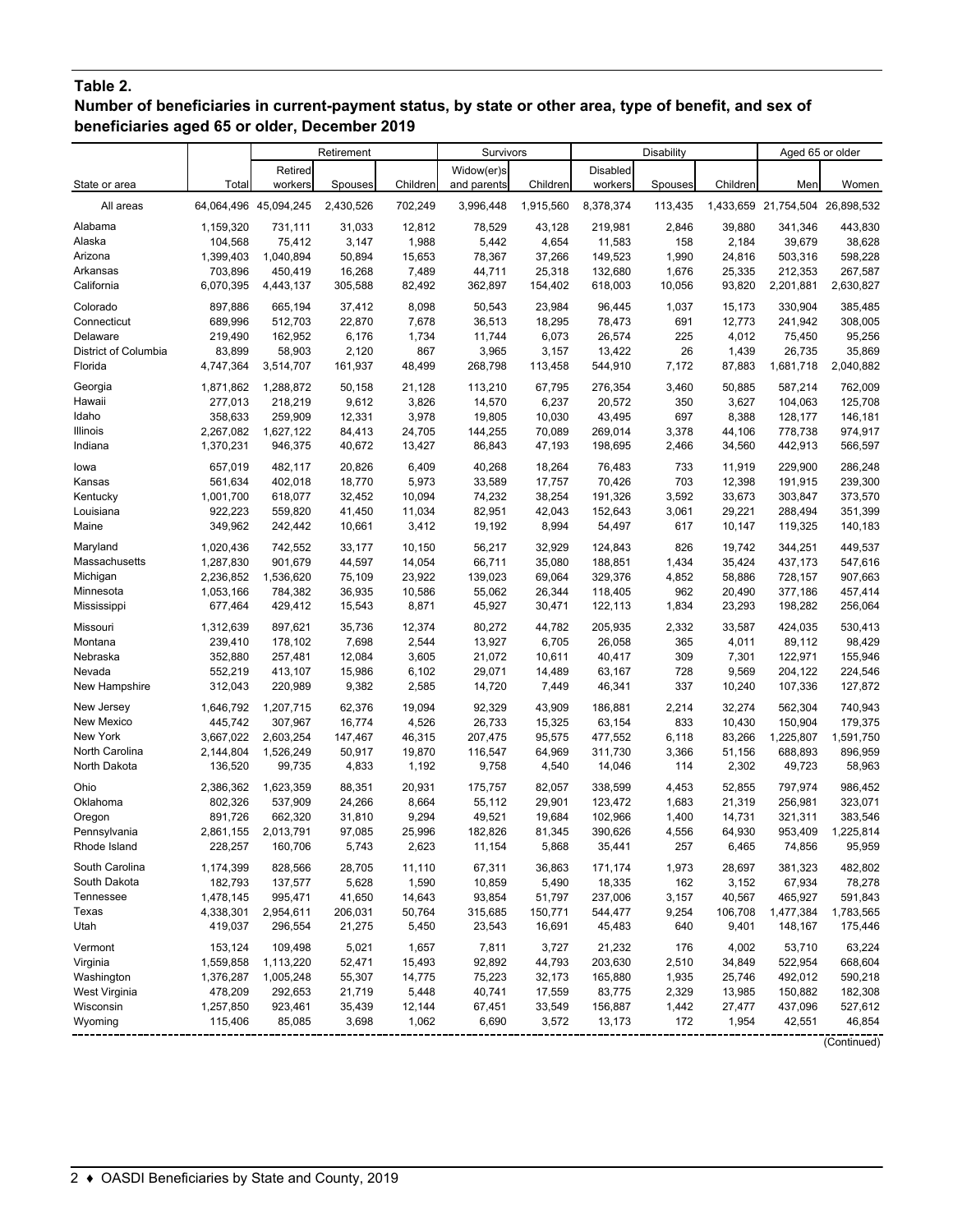### **Table 2.**

### **Number of beneficiaries in current-payment status, by state or other area, type of benefit, and sex of beneficiaries aged 65 or older, December 2019—***Continued*

|                     |         | Retirement |         |          | <b>Survivors</b> |          |                 | <b>Disability</b> |          | Aged 65 or older |         |
|---------------------|---------|------------|---------|----------|------------------|----------|-----------------|-------------------|----------|------------------|---------|
|                     |         | Retired    |         |          | Widow(er)s       |          | <b>Disabled</b> |                   |          |                  |         |
| State or area       | Total   | workers    | Spouses | Children | and parents      | Children | workers         | Spouses           | Children | Men              | Women   |
| Outlying areas      |         |            |         |          |                  |          |                 |                   |          |                  |         |
| American Samoa      | 6,168   | 2.588      | 180     | 227      | 591              | 709      | 1.312           | 39                | 522      | 1.352            | 1,452   |
| Guam                | 18.768  | 12,093     | 1,083   | 575      | 1,591            | 1,220    | 1,587           | 64                | 555      | 6,317            | 6,790   |
| Northern Mariana    |         |            |         |          |                  |          |                 |                   |          |                  |         |
| Islands             | 3.188   | 1.925      | 133     | 178      | 301              | 325      | 258             | 8                 | 60       | 988              | 925     |
| Puerto Rico         | 828.099 | 481.024    | 61.533  | 10.328   | 73.153           | 24.462   | 148.218         | 5.179             | 24.202   | 256.316          | 318.260 |
| U.S. Virgin Islands | 21,939  | 16.845     | 921     | 432      | 1,260            | 668      | 1.469           | 35                | 309      | 8,129            | 9,508   |
| Foreign countries   | 682.888 | 431.883    | 115.040 | 11.773   | 97.759           | 13.687   | 9.343           | 452               | 2.951    | 296.419          | 321.440 |
| <b>Unknown</b>      | 816     | 590        | 33      | 6        | 95               | 16       | 63              |                   | 12       | 346              | 362     |

SOURCES: Social Security Administration, Master Beneficiary Record, 100 percent data; and U.S. Postal Service geographic data.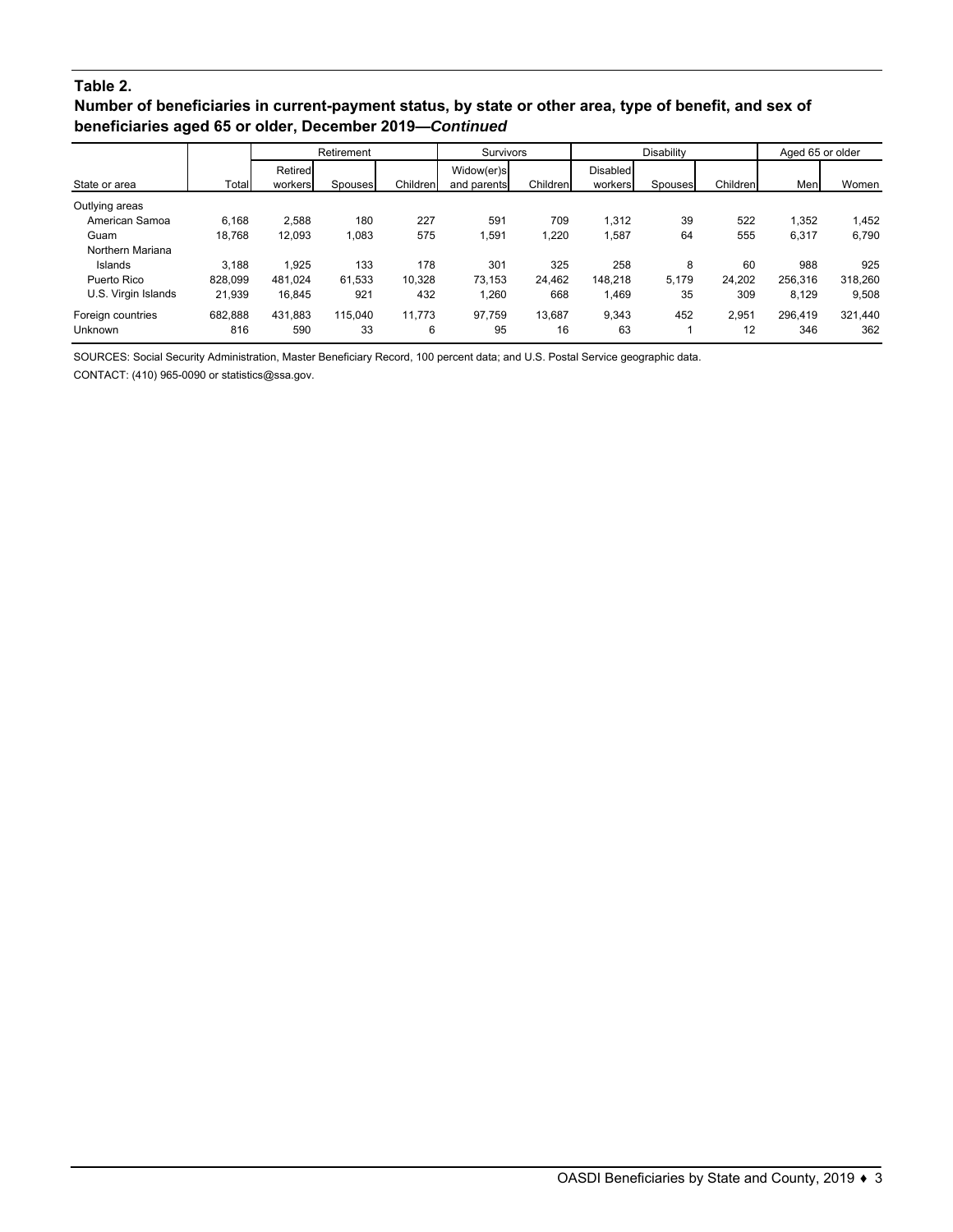## **Table 3.**

**Amount of benefits in current-payment status, by state or other area, type of benefit, and sex of beneficiaries aged 65 or older, December 2019 (in thousands of dollars)**

|                      |           |                       | Retirement |          | Survivors   |          |                      | <b>Disability</b> |          | Aged 65 or older              |             |
|----------------------|-----------|-----------------------|------------|----------|-------------|----------|----------------------|-------------------|----------|-------------------------------|-------------|
|                      |           | Retired               |            |          | Widow(er)s  |          | Disabled             |                   |          |                               |             |
| State or area        | Total     | workers               | Spouses    | Children | and parents | Children | workers              | Spouses           | Children | Men                           | Women       |
| All areas            |           | 88,523,452 67,769,892 | 1,910,575  | 500,543  | 5,476,827   |          | 1,726,994 10,537,097 | 41,079            |          | 560,445 36,495,448 35,498,634 |             |
| Alabama              | 1,539,497 | 1,077,545             | 25,111     | 9,461    | 102,078     | 36,880   | 271,929              | 990               | 15,505   | 572,103                       | 574,188     |
| Alaska               | 139,300   | 108,749               | 2,579      | 1,311    | 7,335       | 4,110    | 14,362               | 54                | 799      | 64,275                        | 47,994      |
| Arizona              | 2,002,298 | 1,597,938             | 42,154     | 10,902   | 111,575     | 33,644   | 195,449              | 734               | 9,903    | 862,095                       | 811,551     |
| Arkansas             | 905,022   | 641,449               | 12,354     | 5,228    | 56,373      | 21,023   | 159,005              | 502               | 9,088    | 339,360                       | 338,837     |
| California           | 8,311,626 | 6,544,242             | 225,101    | 57,146   | 495,941     | 146,679  | 798,441              | 4,016             | 40,060   | 3,566,455                     | 3,411,457   |
| Colorado             | 1,275,705 | 1,011,741             | 33,009     | 5,959    | 72,341      | 22,952   | 123,090              | 409               | 6,203    | 569,085                       | 506,230     |
| Connecticut          | 1,061,420 | 850,445               | 21,407     | 5,878    | 56,670      | 18,520   | 102,647              | 269               | 5,584    | 450,292                       | 451,546     |
| Delaware             | 333,859   | 266,046               | 5,806      | 1,342    | 17,600      | 5,512    | 35,810               | 92                | 1,652    | 137,380                       | 139,083     |
| District of Columbia | 112,085   | 86,455                | 2,019      | 606      | 4,985       | 2,502    | 14,993               | 9                 | 518      | 41,734                        | 49,687      |
| Florida              | 6,621,951 | 5,250,238             | 127,721    | 33,749   | 374,697     | 100,394  | 698,119              | 2,591             | 34.442   | 2,798,291                     | 2,708,187   |
| Georgia              | 2,536,552 | 1,901,882             | 41,490     | 15,006   | 150,846     | 58,549   | 348,137              | 1,142             | 19,499   | 983,200                       | 1,000,822   |
| Hawaii               | 390,967   | 326,610               | 7,663      | 2,740    | 19,899      | 5,917    | 26,599               | 127               | 1,411    | 167,997                       | 171,884     |
| Idaho                | 490,012   | 382,985               | 10,206     | 2,837    | 28,033      | 9,145    | 53,577               | 225               | 3,004    | 214,790                       | 186,056     |
| Illinois             | 3,219,194 | 2,493,109             | 70,374     | 18,284   | 209,924     | 65,461   | 343,121              | 1,245             | 17,676   | 1,345,629                     | 1,311,348   |
| Indiana              | 1,957,955 | 1,478,387             | 35,549     | 10,172   | 127,530     | 42,407   | 249,886              | 897               | 13,125   | 787,589                       | 778,840     |
| lowa                 | 921,357   | 728,612               | 17,731     | 4,495    | 57,590      | 16,708   | 91,645               | 245               | 4,331    | 393,483                       | 378,219     |
| Kansas               | 803,278   | 625,931               | 16,861     | 4,352    | 48,901      | 16,008   | 86,449               | 262               | 4,515    | 337,578                       | 327,163     |
| Kentucky             | 1,292,021 | 884,591               | 24,515     | 7,079    | 94,785      | 31,919   | 234,606              | 1,314             | 13,211   | 492,510                       | 463,029     |
| Louisiana            | 1,159,288 | 783,435               | 32,040     | 7,510    | 106,167     | 34,603   | 183,928              | 1,178             | 10,427   | 467,083                       | 411,166     |
| Maine                | 455,580   | 342,843               | 8,779      | 2,333    | 25,396      | 8,038    | 64,229               | 199               | 3,765    | 189,771                       | 173,694     |
| Maryland             | 1,510,998 | 1,187,186             | 30,354     | 7,902    | 82,040      | 31,522   | 163,268              | 344               | 8,381    | 606,729                       | 647,253     |
| Massachusetts        | 1,838,077 | 1,404,228             | 39,579     | 10,228   | 96,075      | 33,819   | 238,854              | 553               | 14,742   | 760,874                       | 749,854     |
| Michigan             | 3,249,744 | 2,444,725             | 65,196     | 18,621   | 207,166     | 64,813   | 424,936              | 1,717             | 22,569   | 1,307,582                     | 1,267,310   |
| Minnesota            | 1,533,787 | 1,230,808             | 33,494     | 7,493    | 81,033      | 25,086   | 147,820              | 378               | 7,676    | 661,369                       | 630,994     |
| Mississippi          | 858,065   | 603,178               | 11,871     | 6,047    | 56,788      | 24,512   | 146,608              | 593               | 8,468    | 314,578                       | 320,531     |
| Missouri             | 1,779,307 | 1,327,079             | 30,243     | 8,754    | 110,245     | 37,911   | 251,832              | 791               | 12,453   | 711,712                       | 691,079     |
| Montana              | 319,611   | 254,137               | 6,187      | 1,741    | 19,229      | 5,747    | 31,005               | 115               | 1,451    | 142,733                       | 123,013     |
| Nebraska             | 493,000   | 389,814               | 10,381     | 2,576    | 30,145      | 9,685    | 47,753               | 107               | 2,539    | 210,139                       | 207,193     |
| Nevada               | 764,540   | 606,199               | 12,411     | 4,225    | 40,671      | 13,478   | 83,452               | 273               | 3,830    | 333,222                       | 294,049     |
| New Hampshire        | 462,494   | 357,676               | 9,031      | 1,996    | 22,111      | 7,274    | 60,158               | 139               | 4,109    | 195,576                       | 181,515     |
| New Jersey           | 2,539,495 | 2,008,212             | 54,785     | 14,730   | 141,206     | 44,998   | 259,429              | 914               | 15,221   | 1,034,539                     | 1,098,743   |
| New Mexico           | 578,475   | 436,768               | 12,730     | 3,003    | 34,374      | 12,426   | 75,176               | 302               | 3,696    | 237,097                       | 224,192     |
| New York             | 5,240,721 | 4,045,269             | 116,225    | 33,603   | 296,338     | 92,295   | 619,311              | 2,338             | 35,342   | 2,076,277                     | 2,219,129   |
| North Carolina       | 2,981,195 | 2,295,675             | 44,279     | 14,476   | 157,030     | 56,542   | 391,862              | 1,095             | 20,235   | 1,168,155                     | 1,208,870   |
| North Dakota         | 183,880   | 144,542               | 3,827      | 838      | 13,289      | 4,005    | 16,515               | 38                | 826      | 81,989                        | 72,930      |
| Ohio                 | 3,231,289 | 2,397,424             | 72,452     | 14,900   | 245,697     | 70,625   | 409,644              | 1,557             | 18,991   | 1,346,910                     | 1,256,681   |
| Oklahoma             | 1,071,093 | 788,196               | 19,758     | 5,978    | 74,091      | 25,718   | 149,114              | 567               | 7,670    | 423,575                       | 419,291     |
| Oregon               | 1,257,557 | 998,643               | 27,530     | 6,813    | 71,373      | 18,641   | 128,197              | 513               | 5,849    | 541,923                       | 511,792     |
| Pennsylvania         | 4,101,737 | 3,138,087             | 84,606     | 19,390   | 264,896     | 74,812   | 493,030              | 1,644             | 25,272   | 1,670,378                     | 1,683,285   |
| Rhode Island         | 322,326   | 247,532               | 5,012      | 1,838    | 16,061      | 5,423    | 43,822               | 96                | 2,543    | 129,205                       | 131,879     |
| South Carolina       | 1,645,360 | 1,258,572             | 25,172     | 8,276    | 89,937      | 31,849   | 219,372              | 677               | 11,504   | 658,599                       | 647,408     |
| South Dakota         | 245,384   | 198,147               | 4,604      | 1,048    | 14,534      | 4,484    | 21,416               | 46                | 1,104    | 110,656                       | 97,508      |
| Tennessee            | 2,005,604 | 1,484,269             | 35,007     | 10,784   | 124,748     | 43,637   | 290,896              | 1,054             | 15,208   | 784,842                       | 780,194     |
| Texas                | 5,816,704 | 4,349,918             | 157,781    | 34,688   | 420,585     | 134,950  | 675,747              | 3,322             | 39,713   | 2,461,467                     | 2,242,740   |
| Utah                 | 594,305   | 459,289               | 19,219     | 3,969    | 35,171      | 15,808   | 57,157               | 237               | 3,454    | 264,725                       | 228,314     |
| Vermont              | 213,972   | 167,227               | 4,398      | 1,208    | 11,025      | 3,404    | 25,182               | 60                | 1,469    | 90,337                        | 86,037      |
| Virginia             | 2,231,955 | 1,729,242             | 46,110     | 11,659   | 129,507     | 41,755   | 258,669              | 928               | 14,085   | 911,628                       | 916,289     |
| Washington           | 2,017,636 | 1,591,116             | 49,320     | 11,063   | 111,737     | 31,486   | 211,945              | 748               | 10,222   | 868,970                       | 818,758     |
| West Virginia        | 632,734   | 431,040               | 16,328     | 3,871    | 54,481      | 15,183   | 105,174              | 990               | 5,668    | 250,045                       | 228,732     |
| Wisconsin            | 1,803,101 | 1,426,593             | 31,014     | 8,924    | 99,200      | 31,099   | 195,543              | 491               | 10,236   | 761,424                       | 717,158     |
| Wyoming              | 165,086   | 130,287               | 3,310      | 784      | 9,869       | 3,352    | 16,665               | 68                | 751      | 74,656                        | 61,288      |
|                      |           |                       |            |          |             |          |                      |                   |          |                               | (Continued) |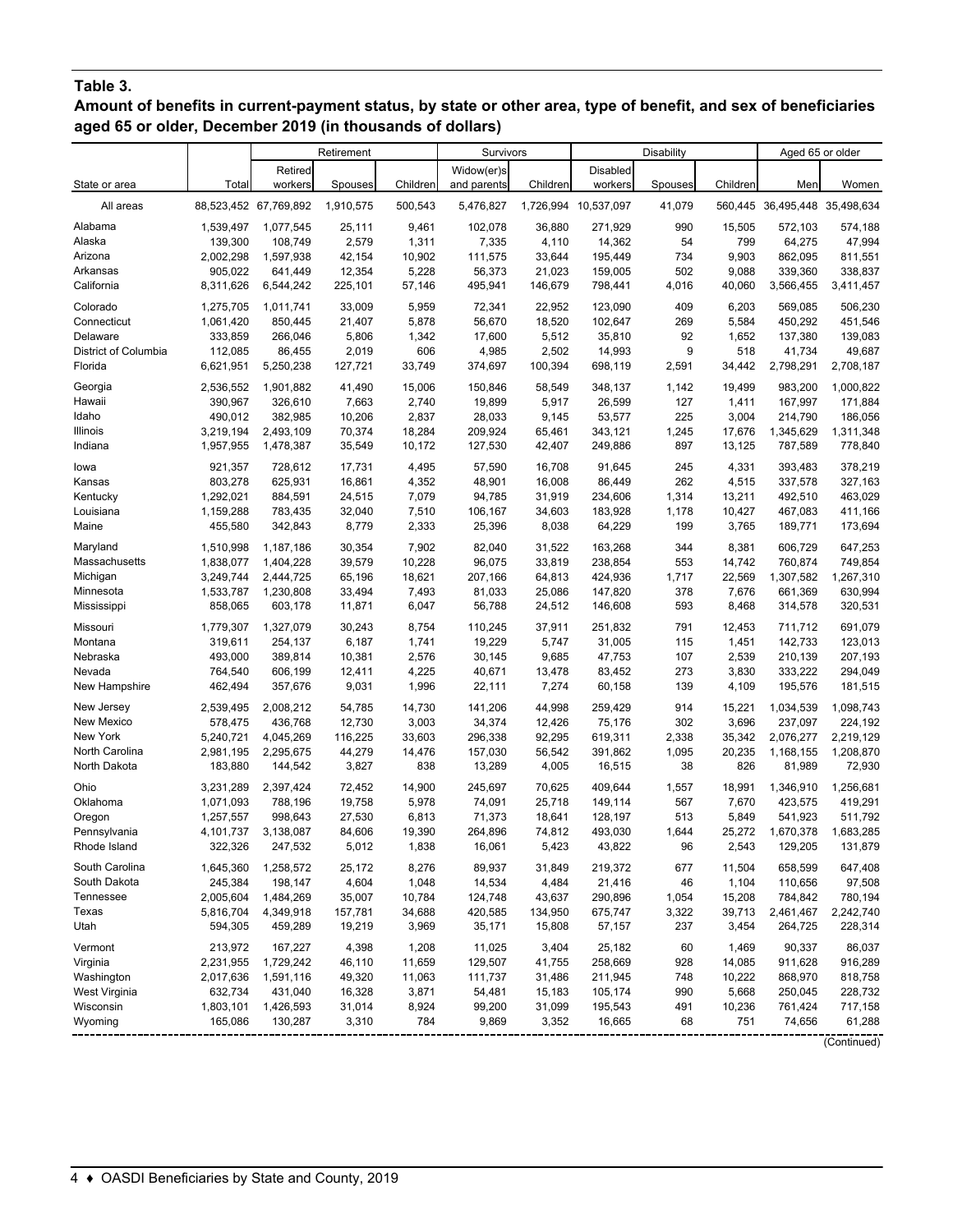### **Table 3.**

**Amount of benefits in current-payment status, by state or other area, type of benefit, and sex of beneficiaries aged 65 or older, December 2019 (in thousands of dollars)—***Continued*

|                     |         | Retirement |         |          | <b>Survivors</b> |          |                 | <b>Disability</b> |          | Aged 65 or older |         |  |
|---------------------|---------|------------|---------|----------|------------------|----------|-----------------|-------------------|----------|------------------|---------|--|
|                     |         | Retired    |         |          | Widow(er)s       |          | <b>Disabled</b> |                   |          |                  |         |  |
| State or area       | Total   | workers    | Spouses | Children | and parents      | Children | workers         | Spouses           | Children | Men              | Women   |  |
| Outlying areas      |         |            |         |          |                  |          |                 |                   |          |                  |         |  |
| American Samoa      | 4.751   | 2.419      | 76      | 99       | 464              | 371      | 1.203           | 8                 | 111      | 1,399            | 1,236   |  |
| Guam                | 17.471  | 12.308     | 530     | 303      | 1.496            | 834      | 1,818           | 18                | 164      | 7,127            | 5,927   |  |
| Northern Mariana    |         |            |         |          |                  |          |                 |                   |          |                  |         |  |
| Islands             | 2.266   | 1.486      | 57      | 76       | 219              | 182      | 229             | 3                 | 14       | 871              | 641     |  |
| Puerto Rico         | 764.388 | 476.997    | 27.896  | 5.355    | 63.123           | 15.914   | 164.795         | 1.646             | 8.663    | 270.930          | 269,768 |  |
| U.S. Virgin Islands | 26.726  | 21,869     | 580     | 283      | 1.419            | 537      | 1,893           | 15                | 129      | 11.220           | 11,150  |  |
| Foreign countries   | 488.564 | 339.664    | 36.730  | 6.604    | 80.665           | 11.833   | 11.505          | 195               | 1.367    | 230.772          | 204.476 |  |
| Unknown             | 1,086   | 838        | 20      | 5        | 122              | 16       | 79              | a                 | 5        | 519              | 447     |  |

SOURCES: Social Security Administration, Master Beneficiary Record, 100 percent data; and U.S. Postal Service geographic data.

a. Less than \$500.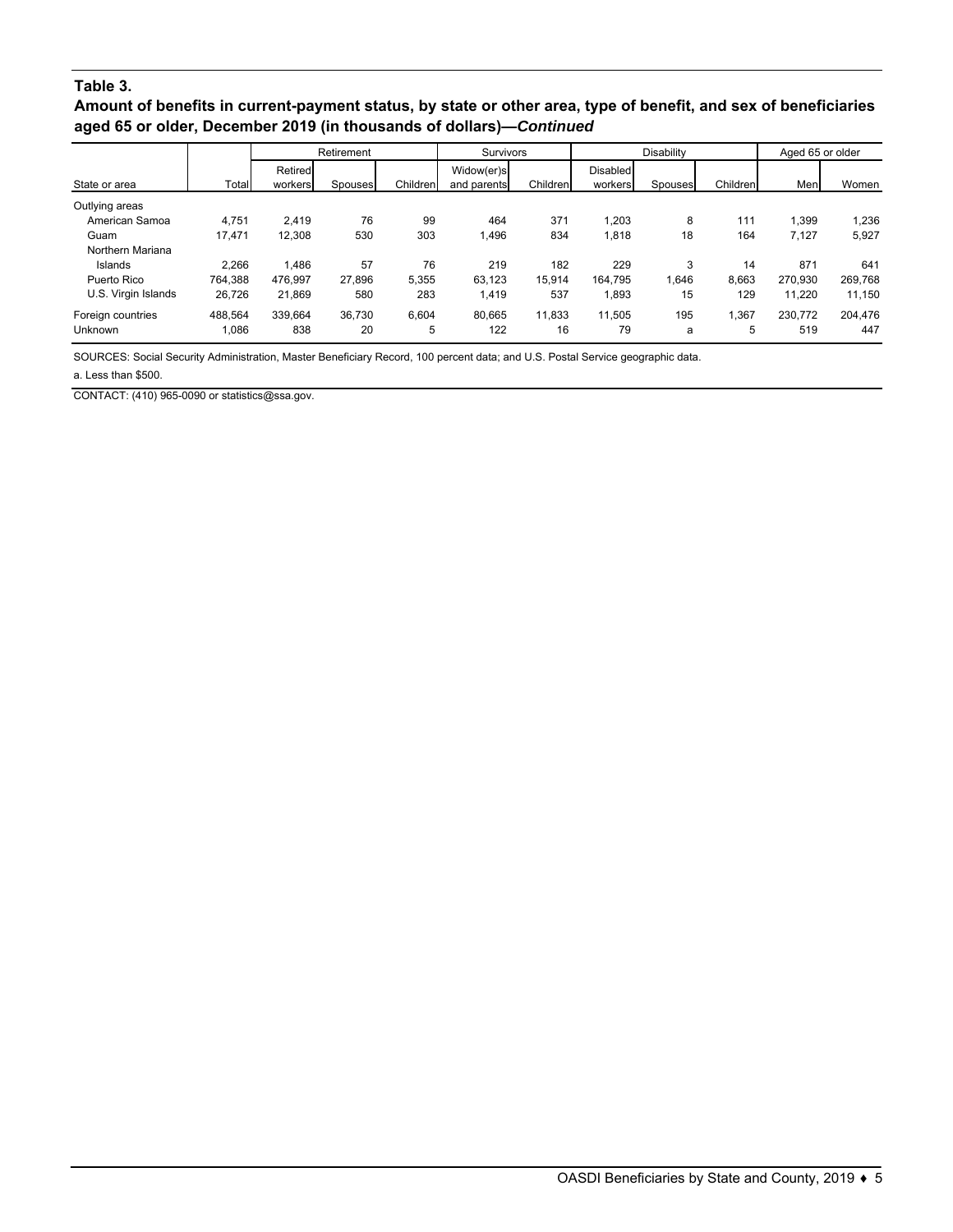# **Table 4.**

**Number of beneficiaries in current-payment status, by county, type of benefit, and sex of beneficiaries aged 65 or older, December 2019**

| Widow(er)s<br>Disabled<br><b>ANSI</b><br>Retired<br>County<br>Code<br>Total<br>workers<br>Children<br>Children<br>workers<br>Children<br>Women<br>Spouses<br>and parents<br>Spouses<br>Men<br>13<br>1,871,862<br>1,288,872<br>21,128<br>113,210<br>67,795<br>276,354<br>3,460<br>50,885<br>587,214<br>762,009<br>Total, Georgia<br>50,158<br>13001<br>4,250<br>2,715<br>135<br>35<br>345<br>165<br>725<br>15<br>1,305<br>1,590<br>115<br>Appling<br>950<br>25<br>120<br>$\pmb{0}$<br>13003<br>1,545<br>45<br>60<br>305<br>40<br>485<br>525<br>Atkinson<br>25<br>5<br>905<br>13005<br>2,405<br>45<br>180<br>470<br>80<br>690<br>1,480<br>120<br>Bacon<br>305<br>Baker<br>13007<br>780<br>520<br>15<br>10<br>55<br>40<br>125<br>0<br>15<br>260<br>3,700<br>13009<br>9,900<br>6,475<br>155<br>115<br>525<br>420<br>1,865<br>15<br>330<br>2,850<br><b>Baldwin</b><br>90<br>13011<br>2,880<br>30<br>235<br>655<br>10<br>1,605<br>Banks<br>4,110<br>115<br>95<br>1,335<br>14,515<br>9,510<br>325<br>910<br>2,450<br>35<br>5,655<br>Barrow<br>13013<br>135<br>630<br>520<br>4,235<br>8,015<br>Bartow<br>13015<br>20,790<br>13,980<br>450<br>230<br>1,285<br>755<br>3,465<br>40<br>585<br>6,450<br>Ben Hill<br>13017<br>4,030<br>2,535<br>75<br>40<br>280<br>185<br>795<br>10<br>110<br>1,535<br>1,095<br>335<br>5<br>13019<br>2,655<br>80<br>55<br>155<br>830<br>125<br>1,555<br>Berrien<br>4,240<br>1,265<br>685<br>505<br>80<br>13,235<br><b>Bibb</b><br>13021<br>33,495<br>21,425<br>2,130<br>1,495<br>6,175<br>1,000<br>9,305<br>Bleckley<br>50<br>1,075<br>13023<br>2,750<br>1,795<br>25<br>190<br>120<br>485<br>10<br>75<br>830<br>1,300<br>13025<br>3,800<br>2,190<br>105<br>30<br>320<br>175<br>815<br>15<br>150<br>1,085<br><b>Brantley</b><br>13027<br>2,550<br>60<br>50<br>290<br>120<br>705<br>15<br>120<br>1,550<br><b>Brooks</b><br>3,910<br>1,145<br>13029<br>2,460<br>6,495<br>4,290<br>175<br>65<br>455<br>340<br>925<br>20<br>225<br>2,020<br>Bryan<br>265<br>30<br><b>Bulloch</b><br>13031<br>11,690<br>7,780<br>140<br>855<br>440<br>1,845<br>335<br>4,575<br>3,645<br>2,010<br>13033<br>5,385<br>3,455<br>105<br>95<br>365<br>225<br>950<br><b>Burke</b><br>15<br>175<br>1,580<br>55<br>2,095<br>13035<br>3,650<br>120<br>345<br>945<br>25<br><b>Butts</b><br>5,495<br>195<br>160<br>1,670<br>500<br>Calhoun<br>13037<br>1,290<br>840<br>25<br>15<br>100<br>45<br>235<br>0<br>30<br>385<br>3,725<br>13039<br>9,955<br>6,760<br>260<br>115<br>600<br>1,505<br>35<br>325<br>3,245<br>Camden<br>355<br>25<br>425<br>825<br>985<br>13043<br>2,605<br>1,750<br>35<br>165<br>125<br>5<br>75<br>Candler<br>55<br>9,115<br>13045<br>23,630<br>15,675<br>505<br>230<br>1,445<br>895<br>4,070<br>755<br>7,165<br>Carroll<br>985<br>6,280<br>Catoosa<br>13047<br>14,885<br>10,290<br>345<br>125<br>465<br>2,255<br>25<br>395<br>4,615<br>835<br>13049<br>2,430<br>1,475<br>60<br>35<br>170<br>135<br>485<br>0<br>70<br>720<br>Charlton<br>13051<br>53,780<br>38,020<br>3,595<br>6,970<br>23,065<br>Chatham<br>1,505<br>600<br>1,810<br>100<br>1,180<br>17,230<br>5<br>740<br>385<br>20<br>60<br>220<br>Chattahoochee<br>13053<br>10<br>45<br>165<br>50<br>180<br>4,075<br>2,340<br>Chattooga<br>13055<br>6,495<br>110<br>65<br>375<br>225<br>1,415<br>15<br>215<br>1,850<br>19,995<br>13057<br>44,105<br>34,065<br>1,505<br>335<br>2,505<br>3,670<br>40<br>780<br>15,765<br>Cherokee<br>1,205<br>13059<br>18,355<br>12,520<br>450<br>220<br>945<br>585<br>3,080<br>20<br>5,455<br>7,655<br>Clarke<br>535<br>13061<br>815<br>570<br>20<br>10<br>55<br>20<br>0<br>270<br>325<br>Clay<br>115<br>25<br>Clayton<br>13063<br>40,905<br>25,085<br>725<br>600<br>2,120<br>2,205<br>8,440<br>80<br>1,650<br>10,725<br>14,470<br>13065<br>1,675<br>960<br>35<br>35<br>115<br>75<br>380<br>5<br>470<br>570<br>Clinch<br>70<br>13067<br>106,860<br>80,240<br>10,290<br>115<br>48,535<br>Cobb<br>4,120<br>1,095<br>5,930<br>3,045<br>2,025<br>36,625<br>Coffee<br>13069<br>5,000<br>560<br>20<br>2,950<br>8,160<br>165<br>110<br>355<br>1,675<br>275<br>2,290<br>3,710<br>Colquitt<br>13071<br>9,765<br>6,260<br>225<br>655<br>320<br>1,910<br>20<br>260<br>115<br>2,940<br>13073<br>26,080<br>18,300<br>885<br>325<br>1,630<br>970<br>3,095<br>60<br>815<br>10,640<br>Columbia<br>8,655<br>5<br>13075<br>3,910<br>2,515<br>75<br>40<br>280<br>715<br>1,465<br>Cook<br>155<br>125<br>1,190<br>13077<br>25,775<br>18,380<br>745<br>275<br>1,530<br>3,260<br>45<br>670<br>10,705<br>Coweta<br>870<br>8,430<br>Crawford<br>13079<br>2,905<br>1,880<br>65<br>30<br>195<br>525<br>15<br>80<br>895<br>1,060<br>115<br>350<br>1,960<br>13081<br>4,915<br>3,280<br>90<br>60<br>Crisp<br>185<br>825<br>15<br>110<br>1,485<br>50<br>13083<br>4,095<br>2,680<br>105<br>330<br>130<br>680<br>$10$<br>1,625<br>Dade<br>110<br>1,260<br>13085<br>175<br>45<br>305<br>655<br>2,325<br>Dawson<br>5,580<br>4,145<br>165<br>5<br>85<br>1,975<br>13087<br>75<br>Decatur<br>6,335<br>3,995<br>125<br>445<br>255<br>1,200<br>20<br>220<br>1,875<br>2,395<br>DeKalb<br>13089<br>2,865<br>1,365<br>5,430<br>90<br>46,635<br>107,020<br>75,590<br>4,115<br>15,065<br>2,500<br>32,365<br>13091<br>75<br>905<br>Dodge<br>4,610<br>2,925<br>45<br>285<br>175<br>15<br>185<br>1,310<br>1,730<br>13093<br>2,675<br>1,755<br>50<br>25<br>185<br>90<br>475<br>5<br>90<br>820<br>1,015<br>Dooly<br>13095<br>7,670<br>Dougherty<br>19,185<br>12,655<br>385<br>260<br>1,295<br>835<br>3,220<br>30<br>505<br>5,485<br>Douglas<br>13097<br>23,265<br>15,225<br>515<br>315<br>1,325<br>3,850<br>50<br>935<br>9,005<br>1,050<br>6,720<br>13099<br>2,615<br>1,735<br>60<br>35<br>415<br>5<br>1,045<br>Early<br>185<br>95<br>85<br>790<br>Echols<br>13101<br>590<br>375<br>20<br>10<br>45<br>20<br>100<br>5<br>180<br>235<br>15<br>Effingham<br>13103<br>6,830<br>275<br>120<br>825<br>465<br>45<br>320<br>3,970<br>10,495<br>1,615<br>3,255<br>Elbert<br>13105<br>3,740<br>100<br>50<br>380<br>20<br>200<br>2,205<br>5,755<br>200<br>1,065<br>1,745<br>Emanuel<br>13107<br>80<br>55<br>390<br>945<br>25<br>2,065<br>5,510<br>3,590<br>260<br>165<br>1,635<br>55<br>5<br>Evans<br>13109<br>2,375<br>1,575<br>35<br>155<br>95<br>390<br>730<br>910<br>65<br>75<br>565<br>3,180<br>3,660<br>Fannin<br>13111<br>8,975<br>6,615<br>250<br>180<br>1,105<br>15<br>170<br>(Continued) |  |  | Retirement | Survivors |  | Disability | Aged 65 or older |  |
|------------------------------------------------------------------------------------------------------------------------------------------------------------------------------------------------------------------------------------------------------------------------------------------------------------------------------------------------------------------------------------------------------------------------------------------------------------------------------------------------------------------------------------------------------------------------------------------------------------------------------------------------------------------------------------------------------------------------------------------------------------------------------------------------------------------------------------------------------------------------------------------------------------------------------------------------------------------------------------------------------------------------------------------------------------------------------------------------------------------------------------------------------------------------------------------------------------------------------------------------------------------------------------------------------------------------------------------------------------------------------------------------------------------------------------------------------------------------------------------------------------------------------------------------------------------------------------------------------------------------------------------------------------------------------------------------------------------------------------------------------------------------------------------------------------------------------------------------------------------------------------------------------------------------------------------------------------------------------------------------------------------------------------------------------------------------------------------------------------------------------------------------------------------------------------------------------------------------------------------------------------------------------------------------------------------------------------------------------------------------------------------------------------------------------------------------------------------------------------------------------------------------------------------------------------------------------------------------------------------------------------------------------------------------------------------------------------------------------------------------------------------------------------------------------------------------------------------------------------------------------------------------------------------------------------------------------------------------------------------------------------------------------------------------------------------------------------------------------------------------------------------------------------------------------------------------------------------------------------------------------------------------------------------------------------------------------------------------------------------------------------------------------------------------------------------------------------------------------------------------------------------------------------------------------------------------------------------------------------------------------------------------------------------------------------------------------------------------------------------------------------------------------------------------------------------------------------------------------------------------------------------------------------------------------------------------------------------------------------------------------------------------------------------------------------------------------------------------------------------------------------------------------------------------------------------------------------------------------------------------------------------------------------------------------------------------------------------------------------------------------------------------------------------------------------------------------------------------------------------------------------------------------------------------------------------------------------------------------------------------------------------------------------------------------------------------------------------------------------------------------------------------------------------------------------------------------------------------------------------------------------------------------------------------------------------------------------------------------------------------------------------------------------------------------------------------------------------------------------------------------------------------------------------------------------------------------------------------------------------------------------------------------------------------------------------------------------------------------------------------------------------------------------------------------------------------------------------------------------------------------------------------------------------------------------------------------------------------------------------------------------------------------------------------------------------------------------------------------------------------------------------------------------------------------------------------------------------------------------------------------------------------------------------------------------------------------------------------------------------------------------------------------------------------------------------------------------------------------------------------------------------------------------------------------------------------------------------------------------------------------------------------------------------------------------------------------|--|--|------------|-----------|--|------------|------------------|--|
|                                                                                                                                                                                                                                                                                                                                                                                                                                                                                                                                                                                                                                                                                                                                                                                                                                                                                                                                                                                                                                                                                                                                                                                                                                                                                                                                                                                                                                                                                                                                                                                                                                                                                                                                                                                                                                                                                                                                                                                                                                                                                                                                                                                                                                                                                                                                                                                                                                                                                                                                                                                                                                                                                                                                                                                                                                                                                                                                                                                                                                                                                                                                                                                                                                                                                                                                                                                                                                                                                                                                                                                                                                                                                                                                                                                                                                                                                                                                                                                                                                                                                                                                                                                                                                                                                                                                                                                                                                                                                                                                                                                                                                                                                                                                                                                                                                                                                                                                                                                                                                                                                                                                                                                                                                                                                                                                                                                                                                                                                                                                                                                                                                                                                                                                                                                                                                                                                                                                                                                                                                                                                                                                                                                                                                                                                                                              |  |  |            |           |  |            |                  |  |
|                                                                                                                                                                                                                                                                                                                                                                                                                                                                                                                                                                                                                                                                                                                                                                                                                                                                                                                                                                                                                                                                                                                                                                                                                                                                                                                                                                                                                                                                                                                                                                                                                                                                                                                                                                                                                                                                                                                                                                                                                                                                                                                                                                                                                                                                                                                                                                                                                                                                                                                                                                                                                                                                                                                                                                                                                                                                                                                                                                                                                                                                                                                                                                                                                                                                                                                                                                                                                                                                                                                                                                                                                                                                                                                                                                                                                                                                                                                                                                                                                                                                                                                                                                                                                                                                                                                                                                                                                                                                                                                                                                                                                                                                                                                                                                                                                                                                                                                                                                                                                                                                                                                                                                                                                                                                                                                                                                                                                                                                                                                                                                                                                                                                                                                                                                                                                                                                                                                                                                                                                                                                                                                                                                                                                                                                                                                              |  |  |            |           |  |            |                  |  |
|                                                                                                                                                                                                                                                                                                                                                                                                                                                                                                                                                                                                                                                                                                                                                                                                                                                                                                                                                                                                                                                                                                                                                                                                                                                                                                                                                                                                                                                                                                                                                                                                                                                                                                                                                                                                                                                                                                                                                                                                                                                                                                                                                                                                                                                                                                                                                                                                                                                                                                                                                                                                                                                                                                                                                                                                                                                                                                                                                                                                                                                                                                                                                                                                                                                                                                                                                                                                                                                                                                                                                                                                                                                                                                                                                                                                                                                                                                                                                                                                                                                                                                                                                                                                                                                                                                                                                                                                                                                                                                                                                                                                                                                                                                                                                                                                                                                                                                                                                                                                                                                                                                                                                                                                                                                                                                                                                                                                                                                                                                                                                                                                                                                                                                                                                                                                                                                                                                                                                                                                                                                                                                                                                                                                                                                                                                                              |  |  |            |           |  |            |                  |  |
|                                                                                                                                                                                                                                                                                                                                                                                                                                                                                                                                                                                                                                                                                                                                                                                                                                                                                                                                                                                                                                                                                                                                                                                                                                                                                                                                                                                                                                                                                                                                                                                                                                                                                                                                                                                                                                                                                                                                                                                                                                                                                                                                                                                                                                                                                                                                                                                                                                                                                                                                                                                                                                                                                                                                                                                                                                                                                                                                                                                                                                                                                                                                                                                                                                                                                                                                                                                                                                                                                                                                                                                                                                                                                                                                                                                                                                                                                                                                                                                                                                                                                                                                                                                                                                                                                                                                                                                                                                                                                                                                                                                                                                                                                                                                                                                                                                                                                                                                                                                                                                                                                                                                                                                                                                                                                                                                                                                                                                                                                                                                                                                                                                                                                                                                                                                                                                                                                                                                                                                                                                                                                                                                                                                                                                                                                                                              |  |  |            |           |  |            |                  |  |
|                                                                                                                                                                                                                                                                                                                                                                                                                                                                                                                                                                                                                                                                                                                                                                                                                                                                                                                                                                                                                                                                                                                                                                                                                                                                                                                                                                                                                                                                                                                                                                                                                                                                                                                                                                                                                                                                                                                                                                                                                                                                                                                                                                                                                                                                                                                                                                                                                                                                                                                                                                                                                                                                                                                                                                                                                                                                                                                                                                                                                                                                                                                                                                                                                                                                                                                                                                                                                                                                                                                                                                                                                                                                                                                                                                                                                                                                                                                                                                                                                                                                                                                                                                                                                                                                                                                                                                                                                                                                                                                                                                                                                                                                                                                                                                                                                                                                                                                                                                                                                                                                                                                                                                                                                                                                                                                                                                                                                                                                                                                                                                                                                                                                                                                                                                                                                                                                                                                                                                                                                                                                                                                                                                                                                                                                                                                              |  |  |            |           |  |            |                  |  |
|                                                                                                                                                                                                                                                                                                                                                                                                                                                                                                                                                                                                                                                                                                                                                                                                                                                                                                                                                                                                                                                                                                                                                                                                                                                                                                                                                                                                                                                                                                                                                                                                                                                                                                                                                                                                                                                                                                                                                                                                                                                                                                                                                                                                                                                                                                                                                                                                                                                                                                                                                                                                                                                                                                                                                                                                                                                                                                                                                                                                                                                                                                                                                                                                                                                                                                                                                                                                                                                                                                                                                                                                                                                                                                                                                                                                                                                                                                                                                                                                                                                                                                                                                                                                                                                                                                                                                                                                                                                                                                                                                                                                                                                                                                                                                                                                                                                                                                                                                                                                                                                                                                                                                                                                                                                                                                                                                                                                                                                                                                                                                                                                                                                                                                                                                                                                                                                                                                                                                                                                                                                                                                                                                                                                                                                                                                                              |  |  |            |           |  |            |                  |  |
|                                                                                                                                                                                                                                                                                                                                                                                                                                                                                                                                                                                                                                                                                                                                                                                                                                                                                                                                                                                                                                                                                                                                                                                                                                                                                                                                                                                                                                                                                                                                                                                                                                                                                                                                                                                                                                                                                                                                                                                                                                                                                                                                                                                                                                                                                                                                                                                                                                                                                                                                                                                                                                                                                                                                                                                                                                                                                                                                                                                                                                                                                                                                                                                                                                                                                                                                                                                                                                                                                                                                                                                                                                                                                                                                                                                                                                                                                                                                                                                                                                                                                                                                                                                                                                                                                                                                                                                                                                                                                                                                                                                                                                                                                                                                                                                                                                                                                                                                                                                                                                                                                                                                                                                                                                                                                                                                                                                                                                                                                                                                                                                                                                                                                                                                                                                                                                                                                                                                                                                                                                                                                                                                                                                                                                                                                                                              |  |  |            |           |  |            |                  |  |
|                                                                                                                                                                                                                                                                                                                                                                                                                                                                                                                                                                                                                                                                                                                                                                                                                                                                                                                                                                                                                                                                                                                                                                                                                                                                                                                                                                                                                                                                                                                                                                                                                                                                                                                                                                                                                                                                                                                                                                                                                                                                                                                                                                                                                                                                                                                                                                                                                                                                                                                                                                                                                                                                                                                                                                                                                                                                                                                                                                                                                                                                                                                                                                                                                                                                                                                                                                                                                                                                                                                                                                                                                                                                                                                                                                                                                                                                                                                                                                                                                                                                                                                                                                                                                                                                                                                                                                                                                                                                                                                                                                                                                                                                                                                                                                                                                                                                                                                                                                                                                                                                                                                                                                                                                                                                                                                                                                                                                                                                                                                                                                                                                                                                                                                                                                                                                                                                                                                                                                                                                                                                                                                                                                                                                                                                                                                              |  |  |            |           |  |            |                  |  |
|                                                                                                                                                                                                                                                                                                                                                                                                                                                                                                                                                                                                                                                                                                                                                                                                                                                                                                                                                                                                                                                                                                                                                                                                                                                                                                                                                                                                                                                                                                                                                                                                                                                                                                                                                                                                                                                                                                                                                                                                                                                                                                                                                                                                                                                                                                                                                                                                                                                                                                                                                                                                                                                                                                                                                                                                                                                                                                                                                                                                                                                                                                                                                                                                                                                                                                                                                                                                                                                                                                                                                                                                                                                                                                                                                                                                                                                                                                                                                                                                                                                                                                                                                                                                                                                                                                                                                                                                                                                                                                                                                                                                                                                                                                                                                                                                                                                                                                                                                                                                                                                                                                                                                                                                                                                                                                                                                                                                                                                                                                                                                                                                                                                                                                                                                                                                                                                                                                                                                                                                                                                                                                                                                                                                                                                                                                                              |  |  |            |           |  |            |                  |  |
|                                                                                                                                                                                                                                                                                                                                                                                                                                                                                                                                                                                                                                                                                                                                                                                                                                                                                                                                                                                                                                                                                                                                                                                                                                                                                                                                                                                                                                                                                                                                                                                                                                                                                                                                                                                                                                                                                                                                                                                                                                                                                                                                                                                                                                                                                                                                                                                                                                                                                                                                                                                                                                                                                                                                                                                                                                                                                                                                                                                                                                                                                                                                                                                                                                                                                                                                                                                                                                                                                                                                                                                                                                                                                                                                                                                                                                                                                                                                                                                                                                                                                                                                                                                                                                                                                                                                                                                                                                                                                                                                                                                                                                                                                                                                                                                                                                                                                                                                                                                                                                                                                                                                                                                                                                                                                                                                                                                                                                                                                                                                                                                                                                                                                                                                                                                                                                                                                                                                                                                                                                                                                                                                                                                                                                                                                                                              |  |  |            |           |  |            |                  |  |
|                                                                                                                                                                                                                                                                                                                                                                                                                                                                                                                                                                                                                                                                                                                                                                                                                                                                                                                                                                                                                                                                                                                                                                                                                                                                                                                                                                                                                                                                                                                                                                                                                                                                                                                                                                                                                                                                                                                                                                                                                                                                                                                                                                                                                                                                                                                                                                                                                                                                                                                                                                                                                                                                                                                                                                                                                                                                                                                                                                                                                                                                                                                                                                                                                                                                                                                                                                                                                                                                                                                                                                                                                                                                                                                                                                                                                                                                                                                                                                                                                                                                                                                                                                                                                                                                                                                                                                                                                                                                                                                                                                                                                                                                                                                                                                                                                                                                                                                                                                                                                                                                                                                                                                                                                                                                                                                                                                                                                                                                                                                                                                                                                                                                                                                                                                                                                                                                                                                                                                                                                                                                                                                                                                                                                                                                                                                              |  |  |            |           |  |            |                  |  |
|                                                                                                                                                                                                                                                                                                                                                                                                                                                                                                                                                                                                                                                                                                                                                                                                                                                                                                                                                                                                                                                                                                                                                                                                                                                                                                                                                                                                                                                                                                                                                                                                                                                                                                                                                                                                                                                                                                                                                                                                                                                                                                                                                                                                                                                                                                                                                                                                                                                                                                                                                                                                                                                                                                                                                                                                                                                                                                                                                                                                                                                                                                                                                                                                                                                                                                                                                                                                                                                                                                                                                                                                                                                                                                                                                                                                                                                                                                                                                                                                                                                                                                                                                                                                                                                                                                                                                                                                                                                                                                                                                                                                                                                                                                                                                                                                                                                                                                                                                                                                                                                                                                                                                                                                                                                                                                                                                                                                                                                                                                                                                                                                                                                                                                                                                                                                                                                                                                                                                                                                                                                                                                                                                                                                                                                                                                                              |  |  |            |           |  |            |                  |  |
|                                                                                                                                                                                                                                                                                                                                                                                                                                                                                                                                                                                                                                                                                                                                                                                                                                                                                                                                                                                                                                                                                                                                                                                                                                                                                                                                                                                                                                                                                                                                                                                                                                                                                                                                                                                                                                                                                                                                                                                                                                                                                                                                                                                                                                                                                                                                                                                                                                                                                                                                                                                                                                                                                                                                                                                                                                                                                                                                                                                                                                                                                                                                                                                                                                                                                                                                                                                                                                                                                                                                                                                                                                                                                                                                                                                                                                                                                                                                                                                                                                                                                                                                                                                                                                                                                                                                                                                                                                                                                                                                                                                                                                                                                                                                                                                                                                                                                                                                                                                                                                                                                                                                                                                                                                                                                                                                                                                                                                                                                                                                                                                                                                                                                                                                                                                                                                                                                                                                                                                                                                                                                                                                                                                                                                                                                                                              |  |  |            |           |  |            |                  |  |
|                                                                                                                                                                                                                                                                                                                                                                                                                                                                                                                                                                                                                                                                                                                                                                                                                                                                                                                                                                                                                                                                                                                                                                                                                                                                                                                                                                                                                                                                                                                                                                                                                                                                                                                                                                                                                                                                                                                                                                                                                                                                                                                                                                                                                                                                                                                                                                                                                                                                                                                                                                                                                                                                                                                                                                                                                                                                                                                                                                                                                                                                                                                                                                                                                                                                                                                                                                                                                                                                                                                                                                                                                                                                                                                                                                                                                                                                                                                                                                                                                                                                                                                                                                                                                                                                                                                                                                                                                                                                                                                                                                                                                                                                                                                                                                                                                                                                                                                                                                                                                                                                                                                                                                                                                                                                                                                                                                                                                                                                                                                                                                                                                                                                                                                                                                                                                                                                                                                                                                                                                                                                                                                                                                                                                                                                                                                              |  |  |            |           |  |            |                  |  |
|                                                                                                                                                                                                                                                                                                                                                                                                                                                                                                                                                                                                                                                                                                                                                                                                                                                                                                                                                                                                                                                                                                                                                                                                                                                                                                                                                                                                                                                                                                                                                                                                                                                                                                                                                                                                                                                                                                                                                                                                                                                                                                                                                                                                                                                                                                                                                                                                                                                                                                                                                                                                                                                                                                                                                                                                                                                                                                                                                                                                                                                                                                                                                                                                                                                                                                                                                                                                                                                                                                                                                                                                                                                                                                                                                                                                                                                                                                                                                                                                                                                                                                                                                                                                                                                                                                                                                                                                                                                                                                                                                                                                                                                                                                                                                                                                                                                                                                                                                                                                                                                                                                                                                                                                                                                                                                                                                                                                                                                                                                                                                                                                                                                                                                                                                                                                                                                                                                                                                                                                                                                                                                                                                                                                                                                                                                                              |  |  |            |           |  |            |                  |  |
|                                                                                                                                                                                                                                                                                                                                                                                                                                                                                                                                                                                                                                                                                                                                                                                                                                                                                                                                                                                                                                                                                                                                                                                                                                                                                                                                                                                                                                                                                                                                                                                                                                                                                                                                                                                                                                                                                                                                                                                                                                                                                                                                                                                                                                                                                                                                                                                                                                                                                                                                                                                                                                                                                                                                                                                                                                                                                                                                                                                                                                                                                                                                                                                                                                                                                                                                                                                                                                                                                                                                                                                                                                                                                                                                                                                                                                                                                                                                                                                                                                                                                                                                                                                                                                                                                                                                                                                                                                                                                                                                                                                                                                                                                                                                                                                                                                                                                                                                                                                                                                                                                                                                                                                                                                                                                                                                                                                                                                                                                                                                                                                                                                                                                                                                                                                                                                                                                                                                                                                                                                                                                                                                                                                                                                                                                                                              |  |  |            |           |  |            |                  |  |
|                                                                                                                                                                                                                                                                                                                                                                                                                                                                                                                                                                                                                                                                                                                                                                                                                                                                                                                                                                                                                                                                                                                                                                                                                                                                                                                                                                                                                                                                                                                                                                                                                                                                                                                                                                                                                                                                                                                                                                                                                                                                                                                                                                                                                                                                                                                                                                                                                                                                                                                                                                                                                                                                                                                                                                                                                                                                                                                                                                                                                                                                                                                                                                                                                                                                                                                                                                                                                                                                                                                                                                                                                                                                                                                                                                                                                                                                                                                                                                                                                                                                                                                                                                                                                                                                                                                                                                                                                                                                                                                                                                                                                                                                                                                                                                                                                                                                                                                                                                                                                                                                                                                                                                                                                                                                                                                                                                                                                                                                                                                                                                                                                                                                                                                                                                                                                                                                                                                                                                                                                                                                                                                                                                                                                                                                                                                              |  |  |            |           |  |            |                  |  |
|                                                                                                                                                                                                                                                                                                                                                                                                                                                                                                                                                                                                                                                                                                                                                                                                                                                                                                                                                                                                                                                                                                                                                                                                                                                                                                                                                                                                                                                                                                                                                                                                                                                                                                                                                                                                                                                                                                                                                                                                                                                                                                                                                                                                                                                                                                                                                                                                                                                                                                                                                                                                                                                                                                                                                                                                                                                                                                                                                                                                                                                                                                                                                                                                                                                                                                                                                                                                                                                                                                                                                                                                                                                                                                                                                                                                                                                                                                                                                                                                                                                                                                                                                                                                                                                                                                                                                                                                                                                                                                                                                                                                                                                                                                                                                                                                                                                                                                                                                                                                                                                                                                                                                                                                                                                                                                                                                                                                                                                                                                                                                                                                                                                                                                                                                                                                                                                                                                                                                                                                                                                                                                                                                                                                                                                                                                                              |  |  |            |           |  |            |                  |  |
|                                                                                                                                                                                                                                                                                                                                                                                                                                                                                                                                                                                                                                                                                                                                                                                                                                                                                                                                                                                                                                                                                                                                                                                                                                                                                                                                                                                                                                                                                                                                                                                                                                                                                                                                                                                                                                                                                                                                                                                                                                                                                                                                                                                                                                                                                                                                                                                                                                                                                                                                                                                                                                                                                                                                                                                                                                                                                                                                                                                                                                                                                                                                                                                                                                                                                                                                                                                                                                                                                                                                                                                                                                                                                                                                                                                                                                                                                                                                                                                                                                                                                                                                                                                                                                                                                                                                                                                                                                                                                                                                                                                                                                                                                                                                                                                                                                                                                                                                                                                                                                                                                                                                                                                                                                                                                                                                                                                                                                                                                                                                                                                                                                                                                                                                                                                                                                                                                                                                                                                                                                                                                                                                                                                                                                                                                                                              |  |  |            |           |  |            |                  |  |
|                                                                                                                                                                                                                                                                                                                                                                                                                                                                                                                                                                                                                                                                                                                                                                                                                                                                                                                                                                                                                                                                                                                                                                                                                                                                                                                                                                                                                                                                                                                                                                                                                                                                                                                                                                                                                                                                                                                                                                                                                                                                                                                                                                                                                                                                                                                                                                                                                                                                                                                                                                                                                                                                                                                                                                                                                                                                                                                                                                                                                                                                                                                                                                                                                                                                                                                                                                                                                                                                                                                                                                                                                                                                                                                                                                                                                                                                                                                                                                                                                                                                                                                                                                                                                                                                                                                                                                                                                                                                                                                                                                                                                                                                                                                                                                                                                                                                                                                                                                                                                                                                                                                                                                                                                                                                                                                                                                                                                                                                                                                                                                                                                                                                                                                                                                                                                                                                                                                                                                                                                                                                                                                                                                                                                                                                                                                              |  |  |            |           |  |            |                  |  |
|                                                                                                                                                                                                                                                                                                                                                                                                                                                                                                                                                                                                                                                                                                                                                                                                                                                                                                                                                                                                                                                                                                                                                                                                                                                                                                                                                                                                                                                                                                                                                                                                                                                                                                                                                                                                                                                                                                                                                                                                                                                                                                                                                                                                                                                                                                                                                                                                                                                                                                                                                                                                                                                                                                                                                                                                                                                                                                                                                                                                                                                                                                                                                                                                                                                                                                                                                                                                                                                                                                                                                                                                                                                                                                                                                                                                                                                                                                                                                                                                                                                                                                                                                                                                                                                                                                                                                                                                                                                                                                                                                                                                                                                                                                                                                                                                                                                                                                                                                                                                                                                                                                                                                                                                                                                                                                                                                                                                                                                                                                                                                                                                                                                                                                                                                                                                                                                                                                                                                                                                                                                                                                                                                                                                                                                                                                                              |  |  |            |           |  |            |                  |  |
|                                                                                                                                                                                                                                                                                                                                                                                                                                                                                                                                                                                                                                                                                                                                                                                                                                                                                                                                                                                                                                                                                                                                                                                                                                                                                                                                                                                                                                                                                                                                                                                                                                                                                                                                                                                                                                                                                                                                                                                                                                                                                                                                                                                                                                                                                                                                                                                                                                                                                                                                                                                                                                                                                                                                                                                                                                                                                                                                                                                                                                                                                                                                                                                                                                                                                                                                                                                                                                                                                                                                                                                                                                                                                                                                                                                                                                                                                                                                                                                                                                                                                                                                                                                                                                                                                                                                                                                                                                                                                                                                                                                                                                                                                                                                                                                                                                                                                                                                                                                                                                                                                                                                                                                                                                                                                                                                                                                                                                                                                                                                                                                                                                                                                                                                                                                                                                                                                                                                                                                                                                                                                                                                                                                                                                                                                                                              |  |  |            |           |  |            |                  |  |
|                                                                                                                                                                                                                                                                                                                                                                                                                                                                                                                                                                                                                                                                                                                                                                                                                                                                                                                                                                                                                                                                                                                                                                                                                                                                                                                                                                                                                                                                                                                                                                                                                                                                                                                                                                                                                                                                                                                                                                                                                                                                                                                                                                                                                                                                                                                                                                                                                                                                                                                                                                                                                                                                                                                                                                                                                                                                                                                                                                                                                                                                                                                                                                                                                                                                                                                                                                                                                                                                                                                                                                                                                                                                                                                                                                                                                                                                                                                                                                                                                                                                                                                                                                                                                                                                                                                                                                                                                                                                                                                                                                                                                                                                                                                                                                                                                                                                                                                                                                                                                                                                                                                                                                                                                                                                                                                                                                                                                                                                                                                                                                                                                                                                                                                                                                                                                                                                                                                                                                                                                                                                                                                                                                                                                                                                                                                              |  |  |            |           |  |            |                  |  |
|                                                                                                                                                                                                                                                                                                                                                                                                                                                                                                                                                                                                                                                                                                                                                                                                                                                                                                                                                                                                                                                                                                                                                                                                                                                                                                                                                                                                                                                                                                                                                                                                                                                                                                                                                                                                                                                                                                                                                                                                                                                                                                                                                                                                                                                                                                                                                                                                                                                                                                                                                                                                                                                                                                                                                                                                                                                                                                                                                                                                                                                                                                                                                                                                                                                                                                                                                                                                                                                                                                                                                                                                                                                                                                                                                                                                                                                                                                                                                                                                                                                                                                                                                                                                                                                                                                                                                                                                                                                                                                                                                                                                                                                                                                                                                                                                                                                                                                                                                                                                                                                                                                                                                                                                                                                                                                                                                                                                                                                                                                                                                                                                                                                                                                                                                                                                                                                                                                                                                                                                                                                                                                                                                                                                                                                                                                                              |  |  |            |           |  |            |                  |  |
|                                                                                                                                                                                                                                                                                                                                                                                                                                                                                                                                                                                                                                                                                                                                                                                                                                                                                                                                                                                                                                                                                                                                                                                                                                                                                                                                                                                                                                                                                                                                                                                                                                                                                                                                                                                                                                                                                                                                                                                                                                                                                                                                                                                                                                                                                                                                                                                                                                                                                                                                                                                                                                                                                                                                                                                                                                                                                                                                                                                                                                                                                                                                                                                                                                                                                                                                                                                                                                                                                                                                                                                                                                                                                                                                                                                                                                                                                                                                                                                                                                                                                                                                                                                                                                                                                                                                                                                                                                                                                                                                                                                                                                                                                                                                                                                                                                                                                                                                                                                                                                                                                                                                                                                                                                                                                                                                                                                                                                                                                                                                                                                                                                                                                                                                                                                                                                                                                                                                                                                                                                                                                                                                                                                                                                                                                                                              |  |  |            |           |  |            |                  |  |
|                                                                                                                                                                                                                                                                                                                                                                                                                                                                                                                                                                                                                                                                                                                                                                                                                                                                                                                                                                                                                                                                                                                                                                                                                                                                                                                                                                                                                                                                                                                                                                                                                                                                                                                                                                                                                                                                                                                                                                                                                                                                                                                                                                                                                                                                                                                                                                                                                                                                                                                                                                                                                                                                                                                                                                                                                                                                                                                                                                                                                                                                                                                                                                                                                                                                                                                                                                                                                                                                                                                                                                                                                                                                                                                                                                                                                                                                                                                                                                                                                                                                                                                                                                                                                                                                                                                                                                                                                                                                                                                                                                                                                                                                                                                                                                                                                                                                                                                                                                                                                                                                                                                                                                                                                                                                                                                                                                                                                                                                                                                                                                                                                                                                                                                                                                                                                                                                                                                                                                                                                                                                                                                                                                                                                                                                                                                              |  |  |            |           |  |            |                  |  |
|                                                                                                                                                                                                                                                                                                                                                                                                                                                                                                                                                                                                                                                                                                                                                                                                                                                                                                                                                                                                                                                                                                                                                                                                                                                                                                                                                                                                                                                                                                                                                                                                                                                                                                                                                                                                                                                                                                                                                                                                                                                                                                                                                                                                                                                                                                                                                                                                                                                                                                                                                                                                                                                                                                                                                                                                                                                                                                                                                                                                                                                                                                                                                                                                                                                                                                                                                                                                                                                                                                                                                                                                                                                                                                                                                                                                                                                                                                                                                                                                                                                                                                                                                                                                                                                                                                                                                                                                                                                                                                                                                                                                                                                                                                                                                                                                                                                                                                                                                                                                                                                                                                                                                                                                                                                                                                                                                                                                                                                                                                                                                                                                                                                                                                                                                                                                                                                                                                                                                                                                                                                                                                                                                                                                                                                                                                                              |  |  |            |           |  |            |                  |  |
|                                                                                                                                                                                                                                                                                                                                                                                                                                                                                                                                                                                                                                                                                                                                                                                                                                                                                                                                                                                                                                                                                                                                                                                                                                                                                                                                                                                                                                                                                                                                                                                                                                                                                                                                                                                                                                                                                                                                                                                                                                                                                                                                                                                                                                                                                                                                                                                                                                                                                                                                                                                                                                                                                                                                                                                                                                                                                                                                                                                                                                                                                                                                                                                                                                                                                                                                                                                                                                                                                                                                                                                                                                                                                                                                                                                                                                                                                                                                                                                                                                                                                                                                                                                                                                                                                                                                                                                                                                                                                                                                                                                                                                                                                                                                                                                                                                                                                                                                                                                                                                                                                                                                                                                                                                                                                                                                                                                                                                                                                                                                                                                                                                                                                                                                                                                                                                                                                                                                                                                                                                                                                                                                                                                                                                                                                                                              |  |  |            |           |  |            |                  |  |
|                                                                                                                                                                                                                                                                                                                                                                                                                                                                                                                                                                                                                                                                                                                                                                                                                                                                                                                                                                                                                                                                                                                                                                                                                                                                                                                                                                                                                                                                                                                                                                                                                                                                                                                                                                                                                                                                                                                                                                                                                                                                                                                                                                                                                                                                                                                                                                                                                                                                                                                                                                                                                                                                                                                                                                                                                                                                                                                                                                                                                                                                                                                                                                                                                                                                                                                                                                                                                                                                                                                                                                                                                                                                                                                                                                                                                                                                                                                                                                                                                                                                                                                                                                                                                                                                                                                                                                                                                                                                                                                                                                                                                                                                                                                                                                                                                                                                                                                                                                                                                                                                                                                                                                                                                                                                                                                                                                                                                                                                                                                                                                                                                                                                                                                                                                                                                                                                                                                                                                                                                                                                                                                                                                                                                                                                                                                              |  |  |            |           |  |            |                  |  |
|                                                                                                                                                                                                                                                                                                                                                                                                                                                                                                                                                                                                                                                                                                                                                                                                                                                                                                                                                                                                                                                                                                                                                                                                                                                                                                                                                                                                                                                                                                                                                                                                                                                                                                                                                                                                                                                                                                                                                                                                                                                                                                                                                                                                                                                                                                                                                                                                                                                                                                                                                                                                                                                                                                                                                                                                                                                                                                                                                                                                                                                                                                                                                                                                                                                                                                                                                                                                                                                                                                                                                                                                                                                                                                                                                                                                                                                                                                                                                                                                                                                                                                                                                                                                                                                                                                                                                                                                                                                                                                                                                                                                                                                                                                                                                                                                                                                                                                                                                                                                                                                                                                                                                                                                                                                                                                                                                                                                                                                                                                                                                                                                                                                                                                                                                                                                                                                                                                                                                                                                                                                                                                                                                                                                                                                                                                                              |  |  |            |           |  |            |                  |  |
|                                                                                                                                                                                                                                                                                                                                                                                                                                                                                                                                                                                                                                                                                                                                                                                                                                                                                                                                                                                                                                                                                                                                                                                                                                                                                                                                                                                                                                                                                                                                                                                                                                                                                                                                                                                                                                                                                                                                                                                                                                                                                                                                                                                                                                                                                                                                                                                                                                                                                                                                                                                                                                                                                                                                                                                                                                                                                                                                                                                                                                                                                                                                                                                                                                                                                                                                                                                                                                                                                                                                                                                                                                                                                                                                                                                                                                                                                                                                                                                                                                                                                                                                                                                                                                                                                                                                                                                                                                                                                                                                                                                                                                                                                                                                                                                                                                                                                                                                                                                                                                                                                                                                                                                                                                                                                                                                                                                                                                                                                                                                                                                                                                                                                                                                                                                                                                                                                                                                                                                                                                                                                                                                                                                                                                                                                                                              |  |  |            |           |  |            |                  |  |
|                                                                                                                                                                                                                                                                                                                                                                                                                                                                                                                                                                                                                                                                                                                                                                                                                                                                                                                                                                                                                                                                                                                                                                                                                                                                                                                                                                                                                                                                                                                                                                                                                                                                                                                                                                                                                                                                                                                                                                                                                                                                                                                                                                                                                                                                                                                                                                                                                                                                                                                                                                                                                                                                                                                                                                                                                                                                                                                                                                                                                                                                                                                                                                                                                                                                                                                                                                                                                                                                                                                                                                                                                                                                                                                                                                                                                                                                                                                                                                                                                                                                                                                                                                                                                                                                                                                                                                                                                                                                                                                                                                                                                                                                                                                                                                                                                                                                                                                                                                                                                                                                                                                                                                                                                                                                                                                                                                                                                                                                                                                                                                                                                                                                                                                                                                                                                                                                                                                                                                                                                                                                                                                                                                                                                                                                                                                              |  |  |            |           |  |            |                  |  |
|                                                                                                                                                                                                                                                                                                                                                                                                                                                                                                                                                                                                                                                                                                                                                                                                                                                                                                                                                                                                                                                                                                                                                                                                                                                                                                                                                                                                                                                                                                                                                                                                                                                                                                                                                                                                                                                                                                                                                                                                                                                                                                                                                                                                                                                                                                                                                                                                                                                                                                                                                                                                                                                                                                                                                                                                                                                                                                                                                                                                                                                                                                                                                                                                                                                                                                                                                                                                                                                                                                                                                                                                                                                                                                                                                                                                                                                                                                                                                                                                                                                                                                                                                                                                                                                                                                                                                                                                                                                                                                                                                                                                                                                                                                                                                                                                                                                                                                                                                                                                                                                                                                                                                                                                                                                                                                                                                                                                                                                                                                                                                                                                                                                                                                                                                                                                                                                                                                                                                                                                                                                                                                                                                                                                                                                                                                                              |  |  |            |           |  |            |                  |  |
|                                                                                                                                                                                                                                                                                                                                                                                                                                                                                                                                                                                                                                                                                                                                                                                                                                                                                                                                                                                                                                                                                                                                                                                                                                                                                                                                                                                                                                                                                                                                                                                                                                                                                                                                                                                                                                                                                                                                                                                                                                                                                                                                                                                                                                                                                                                                                                                                                                                                                                                                                                                                                                                                                                                                                                                                                                                                                                                                                                                                                                                                                                                                                                                                                                                                                                                                                                                                                                                                                                                                                                                                                                                                                                                                                                                                                                                                                                                                                                                                                                                                                                                                                                                                                                                                                                                                                                                                                                                                                                                                                                                                                                                                                                                                                                                                                                                                                                                                                                                                                                                                                                                                                                                                                                                                                                                                                                                                                                                                                                                                                                                                                                                                                                                                                                                                                                                                                                                                                                                                                                                                                                                                                                                                                                                                                                                              |  |  |            |           |  |            |                  |  |
|                                                                                                                                                                                                                                                                                                                                                                                                                                                                                                                                                                                                                                                                                                                                                                                                                                                                                                                                                                                                                                                                                                                                                                                                                                                                                                                                                                                                                                                                                                                                                                                                                                                                                                                                                                                                                                                                                                                                                                                                                                                                                                                                                                                                                                                                                                                                                                                                                                                                                                                                                                                                                                                                                                                                                                                                                                                                                                                                                                                                                                                                                                                                                                                                                                                                                                                                                                                                                                                                                                                                                                                                                                                                                                                                                                                                                                                                                                                                                                                                                                                                                                                                                                                                                                                                                                                                                                                                                                                                                                                                                                                                                                                                                                                                                                                                                                                                                                                                                                                                                                                                                                                                                                                                                                                                                                                                                                                                                                                                                                                                                                                                                                                                                                                                                                                                                                                                                                                                                                                                                                                                                                                                                                                                                                                                                                                              |  |  |            |           |  |            |                  |  |
|                                                                                                                                                                                                                                                                                                                                                                                                                                                                                                                                                                                                                                                                                                                                                                                                                                                                                                                                                                                                                                                                                                                                                                                                                                                                                                                                                                                                                                                                                                                                                                                                                                                                                                                                                                                                                                                                                                                                                                                                                                                                                                                                                                                                                                                                                                                                                                                                                                                                                                                                                                                                                                                                                                                                                                                                                                                                                                                                                                                                                                                                                                                                                                                                                                                                                                                                                                                                                                                                                                                                                                                                                                                                                                                                                                                                                                                                                                                                                                                                                                                                                                                                                                                                                                                                                                                                                                                                                                                                                                                                                                                                                                                                                                                                                                                                                                                                                                                                                                                                                                                                                                                                                                                                                                                                                                                                                                                                                                                                                                                                                                                                                                                                                                                                                                                                                                                                                                                                                                                                                                                                                                                                                                                                                                                                                                                              |  |  |            |           |  |            |                  |  |
|                                                                                                                                                                                                                                                                                                                                                                                                                                                                                                                                                                                                                                                                                                                                                                                                                                                                                                                                                                                                                                                                                                                                                                                                                                                                                                                                                                                                                                                                                                                                                                                                                                                                                                                                                                                                                                                                                                                                                                                                                                                                                                                                                                                                                                                                                                                                                                                                                                                                                                                                                                                                                                                                                                                                                                                                                                                                                                                                                                                                                                                                                                                                                                                                                                                                                                                                                                                                                                                                                                                                                                                                                                                                                                                                                                                                                                                                                                                                                                                                                                                                                                                                                                                                                                                                                                                                                                                                                                                                                                                                                                                                                                                                                                                                                                                                                                                                                                                                                                                                                                                                                                                                                                                                                                                                                                                                                                                                                                                                                                                                                                                                                                                                                                                                                                                                                                                                                                                                                                                                                                                                                                                                                                                                                                                                                                                              |  |  |            |           |  |            |                  |  |
|                                                                                                                                                                                                                                                                                                                                                                                                                                                                                                                                                                                                                                                                                                                                                                                                                                                                                                                                                                                                                                                                                                                                                                                                                                                                                                                                                                                                                                                                                                                                                                                                                                                                                                                                                                                                                                                                                                                                                                                                                                                                                                                                                                                                                                                                                                                                                                                                                                                                                                                                                                                                                                                                                                                                                                                                                                                                                                                                                                                                                                                                                                                                                                                                                                                                                                                                                                                                                                                                                                                                                                                                                                                                                                                                                                                                                                                                                                                                                                                                                                                                                                                                                                                                                                                                                                                                                                                                                                                                                                                                                                                                                                                                                                                                                                                                                                                                                                                                                                                                                                                                                                                                                                                                                                                                                                                                                                                                                                                                                                                                                                                                                                                                                                                                                                                                                                                                                                                                                                                                                                                                                                                                                                                                                                                                                                                              |  |  |            |           |  |            |                  |  |
|                                                                                                                                                                                                                                                                                                                                                                                                                                                                                                                                                                                                                                                                                                                                                                                                                                                                                                                                                                                                                                                                                                                                                                                                                                                                                                                                                                                                                                                                                                                                                                                                                                                                                                                                                                                                                                                                                                                                                                                                                                                                                                                                                                                                                                                                                                                                                                                                                                                                                                                                                                                                                                                                                                                                                                                                                                                                                                                                                                                                                                                                                                                                                                                                                                                                                                                                                                                                                                                                                                                                                                                                                                                                                                                                                                                                                                                                                                                                                                                                                                                                                                                                                                                                                                                                                                                                                                                                                                                                                                                                                                                                                                                                                                                                                                                                                                                                                                                                                                                                                                                                                                                                                                                                                                                                                                                                                                                                                                                                                                                                                                                                                                                                                                                                                                                                                                                                                                                                                                                                                                                                                                                                                                                                                                                                                                                              |  |  |            |           |  |            |                  |  |
|                                                                                                                                                                                                                                                                                                                                                                                                                                                                                                                                                                                                                                                                                                                                                                                                                                                                                                                                                                                                                                                                                                                                                                                                                                                                                                                                                                                                                                                                                                                                                                                                                                                                                                                                                                                                                                                                                                                                                                                                                                                                                                                                                                                                                                                                                                                                                                                                                                                                                                                                                                                                                                                                                                                                                                                                                                                                                                                                                                                                                                                                                                                                                                                                                                                                                                                                                                                                                                                                                                                                                                                                                                                                                                                                                                                                                                                                                                                                                                                                                                                                                                                                                                                                                                                                                                                                                                                                                                                                                                                                                                                                                                                                                                                                                                                                                                                                                                                                                                                                                                                                                                                                                                                                                                                                                                                                                                                                                                                                                                                                                                                                                                                                                                                                                                                                                                                                                                                                                                                                                                                                                                                                                                                                                                                                                                                              |  |  |            |           |  |            |                  |  |
|                                                                                                                                                                                                                                                                                                                                                                                                                                                                                                                                                                                                                                                                                                                                                                                                                                                                                                                                                                                                                                                                                                                                                                                                                                                                                                                                                                                                                                                                                                                                                                                                                                                                                                                                                                                                                                                                                                                                                                                                                                                                                                                                                                                                                                                                                                                                                                                                                                                                                                                                                                                                                                                                                                                                                                                                                                                                                                                                                                                                                                                                                                                                                                                                                                                                                                                                                                                                                                                                                                                                                                                                                                                                                                                                                                                                                                                                                                                                                                                                                                                                                                                                                                                                                                                                                                                                                                                                                                                                                                                                                                                                                                                                                                                                                                                                                                                                                                                                                                                                                                                                                                                                                                                                                                                                                                                                                                                                                                                                                                                                                                                                                                                                                                                                                                                                                                                                                                                                                                                                                                                                                                                                                                                                                                                                                                                              |  |  |            |           |  |            |                  |  |
|                                                                                                                                                                                                                                                                                                                                                                                                                                                                                                                                                                                                                                                                                                                                                                                                                                                                                                                                                                                                                                                                                                                                                                                                                                                                                                                                                                                                                                                                                                                                                                                                                                                                                                                                                                                                                                                                                                                                                                                                                                                                                                                                                                                                                                                                                                                                                                                                                                                                                                                                                                                                                                                                                                                                                                                                                                                                                                                                                                                                                                                                                                                                                                                                                                                                                                                                                                                                                                                                                                                                                                                                                                                                                                                                                                                                                                                                                                                                                                                                                                                                                                                                                                                                                                                                                                                                                                                                                                                                                                                                                                                                                                                                                                                                                                                                                                                                                                                                                                                                                                                                                                                                                                                                                                                                                                                                                                                                                                                                                                                                                                                                                                                                                                                                                                                                                                                                                                                                                                                                                                                                                                                                                                                                                                                                                                                              |  |  |            |           |  |            |                  |  |
|                                                                                                                                                                                                                                                                                                                                                                                                                                                                                                                                                                                                                                                                                                                                                                                                                                                                                                                                                                                                                                                                                                                                                                                                                                                                                                                                                                                                                                                                                                                                                                                                                                                                                                                                                                                                                                                                                                                                                                                                                                                                                                                                                                                                                                                                                                                                                                                                                                                                                                                                                                                                                                                                                                                                                                                                                                                                                                                                                                                                                                                                                                                                                                                                                                                                                                                                                                                                                                                                                                                                                                                                                                                                                                                                                                                                                                                                                                                                                                                                                                                                                                                                                                                                                                                                                                                                                                                                                                                                                                                                                                                                                                                                                                                                                                                                                                                                                                                                                                                                                                                                                                                                                                                                                                                                                                                                                                                                                                                                                                                                                                                                                                                                                                                                                                                                                                                                                                                                                                                                                                                                                                                                                                                                                                                                                                                              |  |  |            |           |  |            |                  |  |
|                                                                                                                                                                                                                                                                                                                                                                                                                                                                                                                                                                                                                                                                                                                                                                                                                                                                                                                                                                                                                                                                                                                                                                                                                                                                                                                                                                                                                                                                                                                                                                                                                                                                                                                                                                                                                                                                                                                                                                                                                                                                                                                                                                                                                                                                                                                                                                                                                                                                                                                                                                                                                                                                                                                                                                                                                                                                                                                                                                                                                                                                                                                                                                                                                                                                                                                                                                                                                                                                                                                                                                                                                                                                                                                                                                                                                                                                                                                                                                                                                                                                                                                                                                                                                                                                                                                                                                                                                                                                                                                                                                                                                                                                                                                                                                                                                                                                                                                                                                                                                                                                                                                                                                                                                                                                                                                                                                                                                                                                                                                                                                                                                                                                                                                                                                                                                                                                                                                                                                                                                                                                                                                                                                                                                                                                                                                              |  |  |            |           |  |            |                  |  |
|                                                                                                                                                                                                                                                                                                                                                                                                                                                                                                                                                                                                                                                                                                                                                                                                                                                                                                                                                                                                                                                                                                                                                                                                                                                                                                                                                                                                                                                                                                                                                                                                                                                                                                                                                                                                                                                                                                                                                                                                                                                                                                                                                                                                                                                                                                                                                                                                                                                                                                                                                                                                                                                                                                                                                                                                                                                                                                                                                                                                                                                                                                                                                                                                                                                                                                                                                                                                                                                                                                                                                                                                                                                                                                                                                                                                                                                                                                                                                                                                                                                                                                                                                                                                                                                                                                                                                                                                                                                                                                                                                                                                                                                                                                                                                                                                                                                                                                                                                                                                                                                                                                                                                                                                                                                                                                                                                                                                                                                                                                                                                                                                                                                                                                                                                                                                                                                                                                                                                                                                                                                                                                                                                                                                                                                                                                                              |  |  |            |           |  |            |                  |  |
|                                                                                                                                                                                                                                                                                                                                                                                                                                                                                                                                                                                                                                                                                                                                                                                                                                                                                                                                                                                                                                                                                                                                                                                                                                                                                                                                                                                                                                                                                                                                                                                                                                                                                                                                                                                                                                                                                                                                                                                                                                                                                                                                                                                                                                                                                                                                                                                                                                                                                                                                                                                                                                                                                                                                                                                                                                                                                                                                                                                                                                                                                                                                                                                                                                                                                                                                                                                                                                                                                                                                                                                                                                                                                                                                                                                                                                                                                                                                                                                                                                                                                                                                                                                                                                                                                                                                                                                                                                                                                                                                                                                                                                                                                                                                                                                                                                                                                                                                                                                                                                                                                                                                                                                                                                                                                                                                                                                                                                                                                                                                                                                                                                                                                                                                                                                                                                                                                                                                                                                                                                                                                                                                                                                                                                                                                                                              |  |  |            |           |  |            |                  |  |
|                                                                                                                                                                                                                                                                                                                                                                                                                                                                                                                                                                                                                                                                                                                                                                                                                                                                                                                                                                                                                                                                                                                                                                                                                                                                                                                                                                                                                                                                                                                                                                                                                                                                                                                                                                                                                                                                                                                                                                                                                                                                                                                                                                                                                                                                                                                                                                                                                                                                                                                                                                                                                                                                                                                                                                                                                                                                                                                                                                                                                                                                                                                                                                                                                                                                                                                                                                                                                                                                                                                                                                                                                                                                                                                                                                                                                                                                                                                                                                                                                                                                                                                                                                                                                                                                                                                                                                                                                                                                                                                                                                                                                                                                                                                                                                                                                                                                                                                                                                                                                                                                                                                                                                                                                                                                                                                                                                                                                                                                                                                                                                                                                                                                                                                                                                                                                                                                                                                                                                                                                                                                                                                                                                                                                                                                                                                              |  |  |            |           |  |            |                  |  |
|                                                                                                                                                                                                                                                                                                                                                                                                                                                                                                                                                                                                                                                                                                                                                                                                                                                                                                                                                                                                                                                                                                                                                                                                                                                                                                                                                                                                                                                                                                                                                                                                                                                                                                                                                                                                                                                                                                                                                                                                                                                                                                                                                                                                                                                                                                                                                                                                                                                                                                                                                                                                                                                                                                                                                                                                                                                                                                                                                                                                                                                                                                                                                                                                                                                                                                                                                                                                                                                                                                                                                                                                                                                                                                                                                                                                                                                                                                                                                                                                                                                                                                                                                                                                                                                                                                                                                                                                                                                                                                                                                                                                                                                                                                                                                                                                                                                                                                                                                                                                                                                                                                                                                                                                                                                                                                                                                                                                                                                                                                                                                                                                                                                                                                                                                                                                                                                                                                                                                                                                                                                                                                                                                                                                                                                                                                                              |  |  |            |           |  |            |                  |  |
|                                                                                                                                                                                                                                                                                                                                                                                                                                                                                                                                                                                                                                                                                                                                                                                                                                                                                                                                                                                                                                                                                                                                                                                                                                                                                                                                                                                                                                                                                                                                                                                                                                                                                                                                                                                                                                                                                                                                                                                                                                                                                                                                                                                                                                                                                                                                                                                                                                                                                                                                                                                                                                                                                                                                                                                                                                                                                                                                                                                                                                                                                                                                                                                                                                                                                                                                                                                                                                                                                                                                                                                                                                                                                                                                                                                                                                                                                                                                                                                                                                                                                                                                                                                                                                                                                                                                                                                                                                                                                                                                                                                                                                                                                                                                                                                                                                                                                                                                                                                                                                                                                                                                                                                                                                                                                                                                                                                                                                                                                                                                                                                                                                                                                                                                                                                                                                                                                                                                                                                                                                                                                                                                                                                                                                                                                                                              |  |  |            |           |  |            |                  |  |
|                                                                                                                                                                                                                                                                                                                                                                                                                                                                                                                                                                                                                                                                                                                                                                                                                                                                                                                                                                                                                                                                                                                                                                                                                                                                                                                                                                                                                                                                                                                                                                                                                                                                                                                                                                                                                                                                                                                                                                                                                                                                                                                                                                                                                                                                                                                                                                                                                                                                                                                                                                                                                                                                                                                                                                                                                                                                                                                                                                                                                                                                                                                                                                                                                                                                                                                                                                                                                                                                                                                                                                                                                                                                                                                                                                                                                                                                                                                                                                                                                                                                                                                                                                                                                                                                                                                                                                                                                                                                                                                                                                                                                                                                                                                                                                                                                                                                                                                                                                                                                                                                                                                                                                                                                                                                                                                                                                                                                                                                                                                                                                                                                                                                                                                                                                                                                                                                                                                                                                                                                                                                                                                                                                                                                                                                                                                              |  |  |            |           |  |            |                  |  |
|                                                                                                                                                                                                                                                                                                                                                                                                                                                                                                                                                                                                                                                                                                                                                                                                                                                                                                                                                                                                                                                                                                                                                                                                                                                                                                                                                                                                                                                                                                                                                                                                                                                                                                                                                                                                                                                                                                                                                                                                                                                                                                                                                                                                                                                                                                                                                                                                                                                                                                                                                                                                                                                                                                                                                                                                                                                                                                                                                                                                                                                                                                                                                                                                                                                                                                                                                                                                                                                                                                                                                                                                                                                                                                                                                                                                                                                                                                                                                                                                                                                                                                                                                                                                                                                                                                                                                                                                                                                                                                                                                                                                                                                                                                                                                                                                                                                                                                                                                                                                                                                                                                                                                                                                                                                                                                                                                                                                                                                                                                                                                                                                                                                                                                                                                                                                                                                                                                                                                                                                                                                                                                                                                                                                                                                                                                                              |  |  |            |           |  |            |                  |  |
|                                                                                                                                                                                                                                                                                                                                                                                                                                                                                                                                                                                                                                                                                                                                                                                                                                                                                                                                                                                                                                                                                                                                                                                                                                                                                                                                                                                                                                                                                                                                                                                                                                                                                                                                                                                                                                                                                                                                                                                                                                                                                                                                                                                                                                                                                                                                                                                                                                                                                                                                                                                                                                                                                                                                                                                                                                                                                                                                                                                                                                                                                                                                                                                                                                                                                                                                                                                                                                                                                                                                                                                                                                                                                                                                                                                                                                                                                                                                                                                                                                                                                                                                                                                                                                                                                                                                                                                                                                                                                                                                                                                                                                                                                                                                                                                                                                                                                                                                                                                                                                                                                                                                                                                                                                                                                                                                                                                                                                                                                                                                                                                                                                                                                                                                                                                                                                                                                                                                                                                                                                                                                                                                                                                                                                                                                                                              |  |  |            |           |  |            |                  |  |
|                                                                                                                                                                                                                                                                                                                                                                                                                                                                                                                                                                                                                                                                                                                                                                                                                                                                                                                                                                                                                                                                                                                                                                                                                                                                                                                                                                                                                                                                                                                                                                                                                                                                                                                                                                                                                                                                                                                                                                                                                                                                                                                                                                                                                                                                                                                                                                                                                                                                                                                                                                                                                                                                                                                                                                                                                                                                                                                                                                                                                                                                                                                                                                                                                                                                                                                                                                                                                                                                                                                                                                                                                                                                                                                                                                                                                                                                                                                                                                                                                                                                                                                                                                                                                                                                                                                                                                                                                                                                                                                                                                                                                                                                                                                                                                                                                                                                                                                                                                                                                                                                                                                                                                                                                                                                                                                                                                                                                                                                                                                                                                                                                                                                                                                                                                                                                                                                                                                                                                                                                                                                                                                                                                                                                                                                                                                              |  |  |            |           |  |            |                  |  |
|                                                                                                                                                                                                                                                                                                                                                                                                                                                                                                                                                                                                                                                                                                                                                                                                                                                                                                                                                                                                                                                                                                                                                                                                                                                                                                                                                                                                                                                                                                                                                                                                                                                                                                                                                                                                                                                                                                                                                                                                                                                                                                                                                                                                                                                                                                                                                                                                                                                                                                                                                                                                                                                                                                                                                                                                                                                                                                                                                                                                                                                                                                                                                                                                                                                                                                                                                                                                                                                                                                                                                                                                                                                                                                                                                                                                                                                                                                                                                                                                                                                                                                                                                                                                                                                                                                                                                                                                                                                                                                                                                                                                                                                                                                                                                                                                                                                                                                                                                                                                                                                                                                                                                                                                                                                                                                                                                                                                                                                                                                                                                                                                                                                                                                                                                                                                                                                                                                                                                                                                                                                                                                                                                                                                                                                                                                                              |  |  |            |           |  |            |                  |  |
|                                                                                                                                                                                                                                                                                                                                                                                                                                                                                                                                                                                                                                                                                                                                                                                                                                                                                                                                                                                                                                                                                                                                                                                                                                                                                                                                                                                                                                                                                                                                                                                                                                                                                                                                                                                                                                                                                                                                                                                                                                                                                                                                                                                                                                                                                                                                                                                                                                                                                                                                                                                                                                                                                                                                                                                                                                                                                                                                                                                                                                                                                                                                                                                                                                                                                                                                                                                                                                                                                                                                                                                                                                                                                                                                                                                                                                                                                                                                                                                                                                                                                                                                                                                                                                                                                                                                                                                                                                                                                                                                                                                                                                                                                                                                                                                                                                                                                                                                                                                                                                                                                                                                                                                                                                                                                                                                                                                                                                                                                                                                                                                                                                                                                                                                                                                                                                                                                                                                                                                                                                                                                                                                                                                                                                                                                                                              |  |  |            |           |  |            |                  |  |
|                                                                                                                                                                                                                                                                                                                                                                                                                                                                                                                                                                                                                                                                                                                                                                                                                                                                                                                                                                                                                                                                                                                                                                                                                                                                                                                                                                                                                                                                                                                                                                                                                                                                                                                                                                                                                                                                                                                                                                                                                                                                                                                                                                                                                                                                                                                                                                                                                                                                                                                                                                                                                                                                                                                                                                                                                                                                                                                                                                                                                                                                                                                                                                                                                                                                                                                                                                                                                                                                                                                                                                                                                                                                                                                                                                                                                                                                                                                                                                                                                                                                                                                                                                                                                                                                                                                                                                                                                                                                                                                                                                                                                                                                                                                                                                                                                                                                                                                                                                                                                                                                                                                                                                                                                                                                                                                                                                                                                                                                                                                                                                                                                                                                                                                                                                                                                                                                                                                                                                                                                                                                                                                                                                                                                                                                                                                              |  |  |            |           |  |            |                  |  |
|                                                                                                                                                                                                                                                                                                                                                                                                                                                                                                                                                                                                                                                                                                                                                                                                                                                                                                                                                                                                                                                                                                                                                                                                                                                                                                                                                                                                                                                                                                                                                                                                                                                                                                                                                                                                                                                                                                                                                                                                                                                                                                                                                                                                                                                                                                                                                                                                                                                                                                                                                                                                                                                                                                                                                                                                                                                                                                                                                                                                                                                                                                                                                                                                                                                                                                                                                                                                                                                                                                                                                                                                                                                                                                                                                                                                                                                                                                                                                                                                                                                                                                                                                                                                                                                                                                                                                                                                                                                                                                                                                                                                                                                                                                                                                                                                                                                                                                                                                                                                                                                                                                                                                                                                                                                                                                                                                                                                                                                                                                                                                                                                                                                                                                                                                                                                                                                                                                                                                                                                                                                                                                                                                                                                                                                                                                                              |  |  |            |           |  |            |                  |  |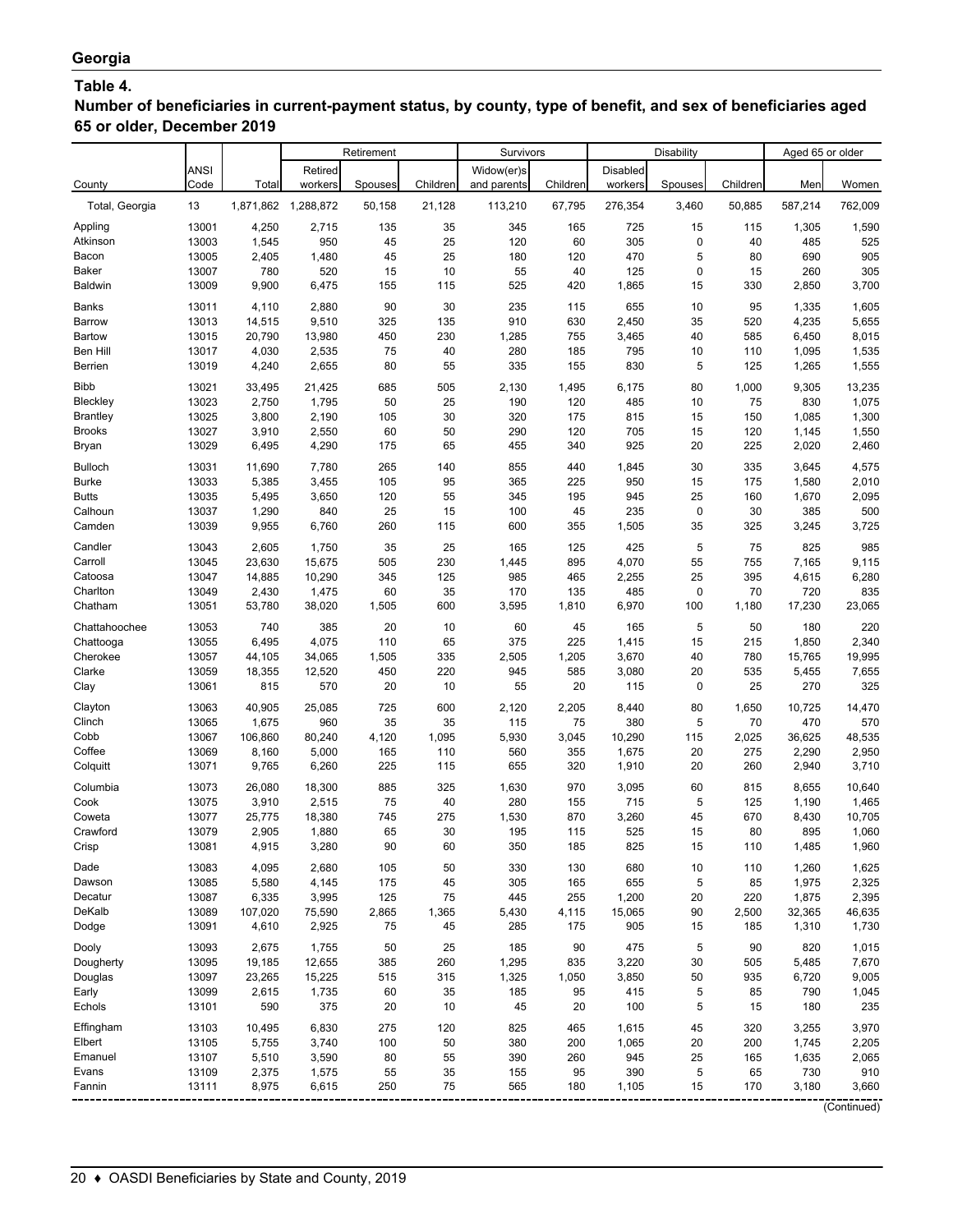# **Table 4.**

**Number of beneficiaries in current-payment status, by county, type of benefit, and sex of beneficiaries aged 65 or older, December 2019—***Continued*

|                |                |                 |                | Retirement |           | Survivors   |            |              | Disability |            | Aged 65 or older |                |
|----------------|----------------|-----------------|----------------|------------|-----------|-------------|------------|--------------|------------|------------|------------------|----------------|
|                | <b>ANSI</b>    |                 | Retired        |            |           | Widow(er)s  |            | Disabled     |            |            |                  |                |
| County         | Code           | Total           | workers        | Spouses    | Children  | and parents | Children   | workers      | Spouses    | Children   | Men              | Women          |
| Fayette        | 13113          | 24,115          | 18,680         | 1,005      | 290       | 1,285       | 540        | 1,855        | 20         | 440        | 8,750            | 11,050         |
| Floyd          | 13115          | 22,795          | 15,225         | 500        | 235       | 1,400       | 780        | 3,965        | 50         | 640        | 7,005            | 8,975          |
| Forsyth        | 13117          | 30,575          | 23,925         | 1,300      | 305       | 1,710       | 765        | 2,100        | 20         | 450        | 11,395           | 14,220         |
| Franklin       | 13119          | 6,200           | 4,110          | 125        | 70        | 365         | 185        | 1,120        | 15         | 210        | 1,875            | 2,355          |
| Fulton         | 13121          | 137,775         | 97,650         | 4,945      | 1,505     | 7,985       | 4,950      | 17,745       | 105        | 2,890      | 43,920           | 60,395         |
| Gilmer         | 13123          | 9,385           | 7,085          | 220        | 90        | 450         | 230        | 1,150        | 20         | 140        | 3,465            | 3,670          |
| Glascock       | 13125          | 685             | 465            | 10         | 5         | 60          | 25         | 100          | $\pmb{0}$  | 20         | 215              | 275            |
| Glynn          | 13127          | 20,385          | 14,895         | 550        | 215       | 1,260       | 575        | 2,480        | 15         | 395        | 6,805            | 8,715          |
| Gordon         | 13129          | 11,930          | 7,865          | 255        | 125       | 720         | 365        | 2,175        | 20         | 405        | 3,590            | 4,545          |
| Grady          | 13131          | 5,605           | 3,795          | 110        | 65        | 335         | 185        | 985          | 10         | 120        | 1,765            | 2,205          |
| Greene         | 13133          | 6,180           | 4,685          | 280        | 45        | 315         | 120        | 625          | 5          | 105        | 2,375            | 2,580          |
| Gwinnett       | 13135          | 111,635         | 80,160         | 4,310      | 1,510     | 5,985       | 4,125      | 12,265       | 155        | 3,125      | 37,535           | 46,975         |
| Habersham      | 13137          | 10,755          | 7,910          | 250        | 125       | 550         | 320        | 1,355        | 20         | 225        | 3,660            | 4,435          |
| Hall           | 13139          | 38,550          | 28,680         | 1,300      | 340       | 2,175       | 1,055      | 4,285        | 35         | 680        | 13,435           | 16,575         |
| Hancock        | 13141          | 2,585           | 1,715          | 50         | 25        | 160         | 85         | 470          | 5          | 75         | 850              | 935            |
| Haralson       | 13143          | 7,000           | 4,555          | 125        | 75        | 450         | 250        | 1,285        | 25         | 235        | 2,080            | 2,650          |
| Harris         | 13145          | 7,445           | 5,405          | 215        | 65        | 420         | 205        | 895          | 20         | 220        | 2,630            | 2,955          |
| Hart           | 13147          | 7,070           | 5,070          | 135        | 55        | 385         | 180        | 1,075        | 10         | 160        | 2,260            | 2,925          |
| Heard          | 13149          | 2,550           | 1,590          | 40         | 25        | 190         | 100        | 520          | 10         | 75         | 750              | 900            |
| Henry          | 13151          | 38,595          | 25,620         | 840        | 485       | 2,045       | 1,780      | 6,180        | 80         | 1,565      | 11,315           | 14,850         |
| Houston        | 13153          | 27,410          | 18,155         | 690        | 340       | 1,730       | 1,065      | 4,450        | 55         | 925        | 8,180            | 10,620         |
| Irwin          | 13155          | 2,260           | 1,470          | 50         | 35        | 165         | 105        | 365          | 5          | 65         | 715              | 860            |
| Jackson        | 13157          | 14,440          | 10,070         | 310        | 160       | 860         | 490        | 2,070        | 40         | 440        | 4,670            | 5,765          |
| Jasper         | 13159          | 3,350           | 2,265          | 70         | 30        | 210         | 135        | 525          | 10         | 105        | 1,055            | 1,295          |
| Jeff Davis     | 13161          | 3,220           | 1,995          | 80         | 25        | 240         | 145        | 630          | 10         | 95         | 965              | 1,165          |
| Jefferson      | 13163          | 4,260           | 2,795          | 105        | 55        | 310         | 210        | 665          | 10         | 110        | 1,305            | 1,675          |
| Jenkins        | 13165          | 1,915           | 1,280          | 35         | 30        | 130         | 75         | 305          | 10         | 50         | 580              | 755            |
| Johnson        | 13167          | 2,160           | 1,400          | 35         | 25<br>70  | 135         | 95         | 385          | 10         | 75         | 640              | 795<br>2,545   |
| Jones<br>Lamar | 13169<br>13171 | 6,430<br>4,380  | 4,315<br>2,945 | 135<br>85  | 40        | 420<br>265  | 230<br>155 | 1,040<br>765 | 20<br>10   | 200<br>115 | 1,945<br>1,320   | 1,715          |
|                |                |                 |                |            |           |             |            |              |            |            |                  |                |
| Lanier         | 13173          | 1,830           | 1,075          | 25         | 30        | 135<br>705  | 90         | 395          | 5          | 75         | 520              | 610            |
| Laurens<br>Lee | 13175<br>13177 | 11,900<br>5,550 | 7,650<br>3,880 | 210<br>125 | 120<br>55 | 365         | 460<br>230 | 2,310<br>720 | 40<br>10   | 405<br>165 | 3,420<br>1,760   | 4,500<br>2,190 |
| Liberty        | 13179          | 8,750           | 5,235          | 210        | 110       | 540         | 405        | 1,770        | 45         | 435        | 2,375            | 2,950          |
| Lincoln        | 13181          | 2,380           | 1,675          | 40         | 25        | 160         | 75         | 330          | 5          | 70         | 790              | 950            |
| Long           | 13183          | 2,115           | 1,105          | 45         | 30        | 135         | 100        | 500          | 15         | 185        | 505              | 645            |
| Lowndes        | 13185          | 20,645          | 13,320         | 440        | 275       | 1,430       | 930        | 3,495        | 60         | 695        | 6,035            | 7,995          |
| Lumpkin        | 13187          | 7,215           | 5,290          | 185        | 60        | 410         | 215        | 900          | 10         | 145        | 2,505            | 2,875          |
| McDuffie       | 13189          | 5,295           | 3,500          | 110        | 50        | 340         | 200        | 905          | 10         | 180        | 1,585            | 2,095          |
| McIntosh       | 13191          | 3,460           | 2,460          | 80         | 35        | 220         | 95         | 500          | 5          | 65         | 1,170            | 1,390          |
| Macon          | 13193          | 2,535           | 1,640          | 30         | 20        | 180         | 110        | 480          | 5          | 70         | 735              | 945            |
| Madison        | 13195          | 7,210           | 4,885          | 145        | 100       | 380         | 235        | 1,250        | 15         | 200        | 2,300            | 2,680          |
| Marion         | 13197          | 1,815           | 1,130          | 45         | 20        | 115         | 55         | 365          | 10         | 75         | 565              | 620            |
| Meriwether     | 13199          | 5,730           | 3,835          | 110        | 60        | 345         | 205        | 1,005        | 15         | 155        | 1,690            | 2,200          |
| Miller         | 13201          | 1,450           | 965            | 25         | 15        | 120         | 60         | 225          | 5          | 35         | 460              | 580            |
| Mitchell       | 13205          | 4,965           | 3,310          | 95         | 45        | 365         | 190        | 845          | 5          | 110        | 1,515            | 1,975          |
| Monroe         | 13207          | 6,465           | 4,595          | 120        | 60        | 365         | 180        | 1,000        | 15         | 130        | 2,160            | 2,570          |
| Montgomery     | 13209          | 1,975           | 1,310          | 30         | 10        | 140         | 65         | 355          | 5          | 60         | 595              | 760            |
| Morgan         | 13211          | 4,995           | 3,640          | 120        | 45        | 275         | 140        | 655          | 5          | 115        | 1,695            | 2,085          |
| Murray         | 13213          | 8,505           | 5,230          | 180        | 75        | 520         | 310        | 1,860        | 25         | 305        | 2,470            | 2,990          |
| Muscogee       | 13215          | 39,705          | 24,580         | 885        | 460       | 3,015       | 1,660      | 7,500        | 120        | 1,485      | 10,640           | 15,490         |
| Newton         | 13217          | 20,810          | 13,590         | 425        | 265       | 1,150       | 910        | 3,620        | 35         | 815        | 6,000            | 7,965          |
| Oconee         | 13219          | 7,325           | 5,640          | 285        | 80        | 385         | 195        | 585          | 10         | 145        | 2,685            | 3,250          |
| Oglethorpe     | 13221          | 3,560           | 2,455          | 75         | 45        | 190         | 100        | 600          | 5          | 90         | 1,140            | 1,360          |
| Paulding       | 13223          | 24,435          | 16,310         | 570        | 230       | 1,550       | 1,095      | 3,750        | 60         | 870        | 7,195            | 9,685          |

(Continued)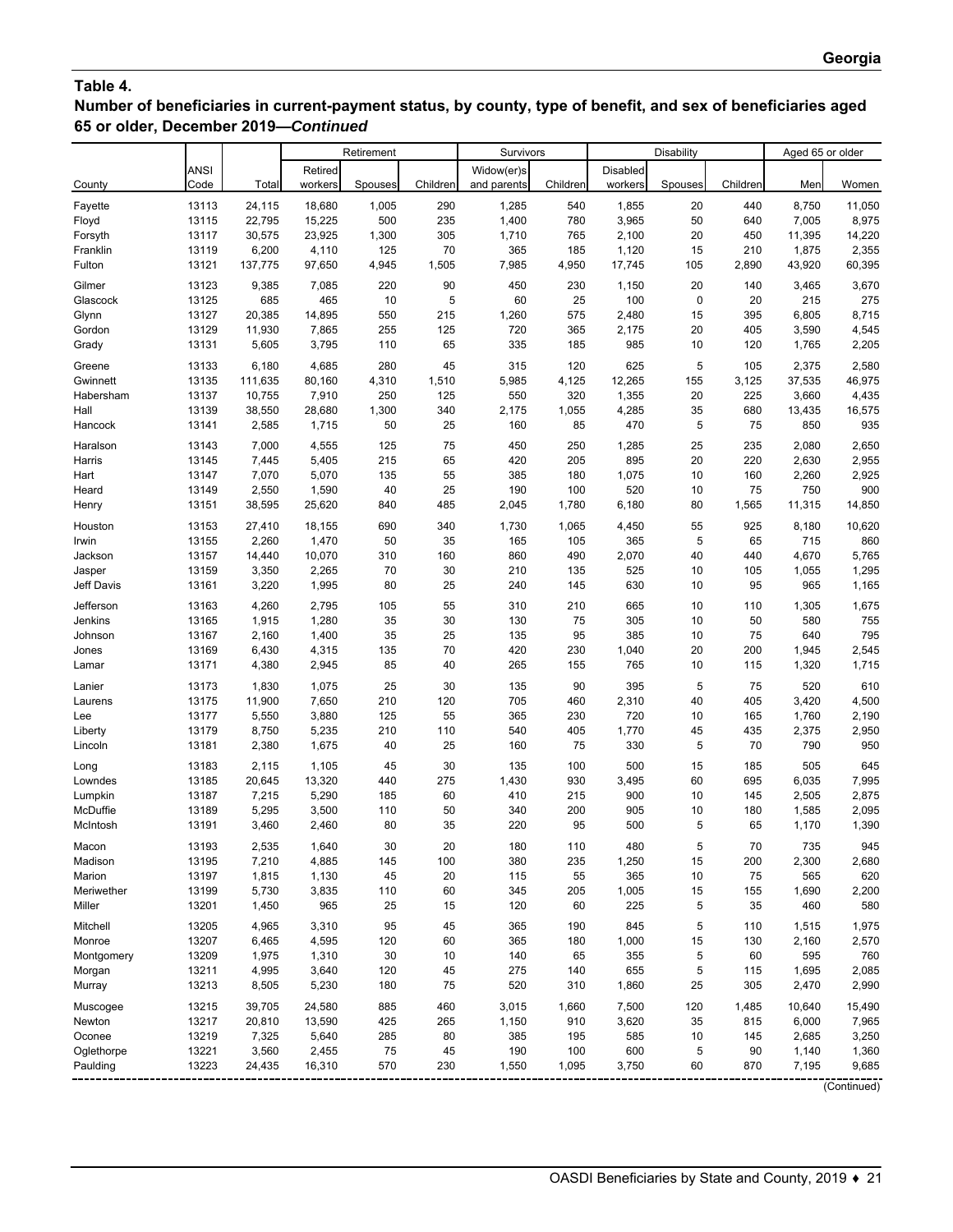## **Table 4.**

**Number of beneficiaries in current-payment status, by county, type of benefit, and sex of beneficiaries aged 65 or older, December 2019—***Continued*

|                 |       |        |         | Retirement |          | Survivors   |          |          | <b>Disability</b> |          | Aged 65 or older |        |
|-----------------|-------|--------|---------|------------|----------|-------------|----------|----------|-------------------|----------|------------------|--------|
|                 | ANSI  |        | Retired |            |          | Widow(er)s  |          | Disabled |                   |          |                  |        |
| County          | Code  | Total  | workers | Spouses    | Children | and parents | Children | workers  | Spouses           | Children | Men              | Women  |
| Peach           | 13225 | 5,865  | 3,865   | 110        | 65       | 410         | 215      | 1,030    | 15                | 155      | 1,745            | 2,305  |
| Pickens         | 13227 | 9,700  | 7,425   | 285        | 60       | 505         | 205      | 1,055    | 10                | 155      | 3,575            | 4,135  |
| Pierce          | 13229 | 4,330  | 2,715   | 105        | 30       | 320         | 185      | 850      | 10                | 115      | 1,245            | 1,640  |
| Pike            | 13231 | 4,040  | 2,775   | 95         | 35       | 265         | 170      | 585      | 10                | 105      | 1,325            | 1,570  |
| Polk            | 13233 | 9,925  | 6,235   | 225        | 115      | 645         | 370      | 1,960    | 15                | 360      | 2,885            | 3,685  |
| Pulaski         | 13235 | 2,270  | 1,520   | 35         | 25       | 160         | 80       | 395      | 5                 | 50       | 725              | 880    |
| Putnam          | 13237 | 6,255  | 4,640   | 145        | 50       | 350         | 160      | 810      | 15                | 85       | 2,250            | 2,540  |
| Quitman         | 13239 | 800    | 555     | 10         | 5        | 55          | 20       | 140      | 0                 | 15       | 275              | 310    |
| Rabun           | 13241 | 5,565  | 4,240   | 150        | 50       | 340         | 130      | 575      | 5                 | 75       | 2,010            | 2,375  |
| Randolph        | 13243 | 1,765  | 1,145   | 35         | 10       | 145         | 90       | 300      | 5                 | 35       | 535              | 715    |
| Richmond        | 13245 | 41,455 | 26,155  | 885        | 605      | 2,795       | 1,870    | 7,740    | 95                | 1,310    | 11,540           | 15,750 |
| Rockdale        | 13247 | 17,410 | 11,885  | 420        | 250      | 945         | 650      | 2,605    | 35                | 620      | 5,350            | 6,915  |
| Schley          | 13249 | 930    | 630     | 20         | 5        | 70          | 45       | 130      | 0                 | 30       | 280              | 380    |
| Screven         | 13251 | 3,690  | 2,455   | 80         | 55       | 285         | 130      | 565      | 15                | 105      | 1,205            | 1,390  |
| Seminole        | 13253 | 2,560  | 1,675   | 50         | 30       | 195         | 100      | 435      | 5                 | 70       | 795              | 970    |
| Spalding        | 13255 | 16,530 | 11,115  | 315        | 165      | 965         | 570      | 2,930    | 45                | 425      | 4,985            | 6,465  |
| Stephens        | 13257 | 7,485  | 5,135   | 140        | 85       | 455         | 255      | 1,230    | 15                | 170      | 2,360            | 2,920  |
| Stewart         | 13259 | 1,135  | 715     | 20         | 15       | 100         | 40       | 220      | 5                 | 20       | 345              | 415    |
| Sumter          | 13261 | 6,740  | 4,520   | 155        | 70       | 445         | 265      | 1,100    | 10                | 175      | 2,010            | 2,780  |
| Talbot          | 13263 | 1,755  | 1,145   | 30         | 15       | 130         | 60       | 335      | 5                 | 35       | 550              | 645    |
| Taliaferro      | 13265 | 495    | 335     | 15         | 5        | 25          | 15       | 85       | 5                 | 10       | 155              | 200    |
| <b>Tattnall</b> | 13267 | 4,550  | 2,870   | 85         | 35       | 325         | 215      | 835      | 20                | 165      | 1,340            | 1,675  |
| Taylor          | 13269 | 2,005  | 1,230   | 40         | 20       | 185         | 75       | 380      | 5                 | 70       | 575              | 770    |
| Telfair         | 13271 | 2,755  | 1,710   | 45         | 45       | 185         | 125      | 555      | 10                | 80       | 775              | 990    |
| Terrell         | 13273 | 2,460  | 1,685   | 60         | 35       | 175         | 70       | 375      | 5                 | 55       | 770              | 995    |
| Thomas          | 13275 | 11,470 | 7,665   | 255        | 130      | 750         | 415      | 1,930    | 20                | 305      | 3,450            | 4,655  |
| Tift            | 13277 | 8,505  | 5,700   | 190        | 80       | 550         | 320      | 1,425    | 20                | 220      | 2,540            | 3,395  |
| Toombs          | 13279 | 6,295  | 4,180   | 110        | 75       | 440         | 290      | 1,055    | 15                | 130      | 1,835            | 2,515  |
| Towns           | 13281 | 5,195  | 4,135   | 140        | 20       | 325         | 70       | 455      | 5                 | 45       | 1,935            | 2,320  |
| Treutlen        | 13283 | 1,570  | 995     | 25         | 25       | 105         | 65       | 295      | 10                | 50       | 450              | 570    |
| Troup           | 13285 | 14,855 | 9,780   | 260        | 165      | 905         | 585      | 2,625    | 35                | 500      | 4,315            | 5,765  |
| Turner          | 13287 | 2,120  | 1,405   | 30         | 15       | 145         | 70       | 400      | 5                 | 50       | 650              | 835    |
| Twiggs          | 13289 | 2,625  | 1,575   | 65         | 30       | 205         | 95       | 570      | 10                | 75       | 770              | 930    |
| Union           | 13291 | 9,540  | 7,640   | 205        | 65       | 460         | 160      | 870      | 15                | 125      | 3,620            | 4,075  |
| Upson           | 13293 | 7,365  | 4,780   | 110        | 60       | 425         | 245      | 1,515    | 20                | 210      | 2,100            | 2,810  |
| Walker          | 13295 | 16,800 | 10,835  | 350        | 180      | 1,145       | 575      | 3,140    | 35                | 540      | 4,955            | 6,465  |
| Walton          | 13297 | 19,120 | 13,485  | 450        | 215      | 1,100       | 685      | 2,595    | 40                | 550      | 6,140            | 7,835  |
| Ware            | 13299 | 8,250  | 5,000   | 180        | 80       | 585         | 375      | 1,745    | 25                | 260      | 2,180            | 3,150  |
| Warren          | 13301 | 1,570  | 1,030   | 20         | 20       | 115         | 55       | 280      | 5                 | 45       | 465              | 605    |
| Washington      | 13303 | 5,095  | 3,230   | 115        | 65       | 420         | 175      | 905      | 5                 | 180      | 1,460            | 1,980  |
| Wayne           | 13305 | 6,760  | 4,330   | 160        | 80       | 565         | 260      | 1,160    | 15                | 190      | 2,020            | 2,590  |
| Webster         | 13307 | 590    | 380     | 15         | 5        | 40          | 20       | 105      | 0                 | 25       | 195              | 210    |
| Wheeler         | 13309 | 1,275  | 835     | $30\,$     | 10       | 75          | 50       | 225      | 5                 | 45       | 415              | 445    |
| White           | 13311 | 7,930  | 5,975   | 175        | 65       | 440         | 190      | 935      | 10                | 140      | 2,805            | 3,310  |
| Whitfield       | 13313 | 19,425 | 12,935  | 595        | 250      | 1,090       | 595      | 3,400    | 40                | 520      | 6,040            | 7,545  |
| Wilcox          | 13315 | 1,800  | 1,175   | $30\,$     | 15       | 135         | 80       | 305      | 5                 | 55       | 535              | 675    |
| Wilkes          | 13317 | 3,035  | 2,040   | 65         | 35       | 200         | 90       | 500      | 5                 | 100      | 945              | 1,180  |
| Wilkinson       | 13319 | 2,650  | 1,575   | 50         | 30       | 195         | 110      | 580      | 10                | 100      | 740              | 915    |
| Worth           | 13321 | 4,590  | 3,145   | 120        | 55       | 345         | 185      | 650      | 10                | 80       | 1,505            | 1,805  |

SOURCES: Social Security Administration, Master Beneficiary Record, 100 percent data; and U.S. Postal Service geographic data.

NOTE: ANSI = American National Standards Institute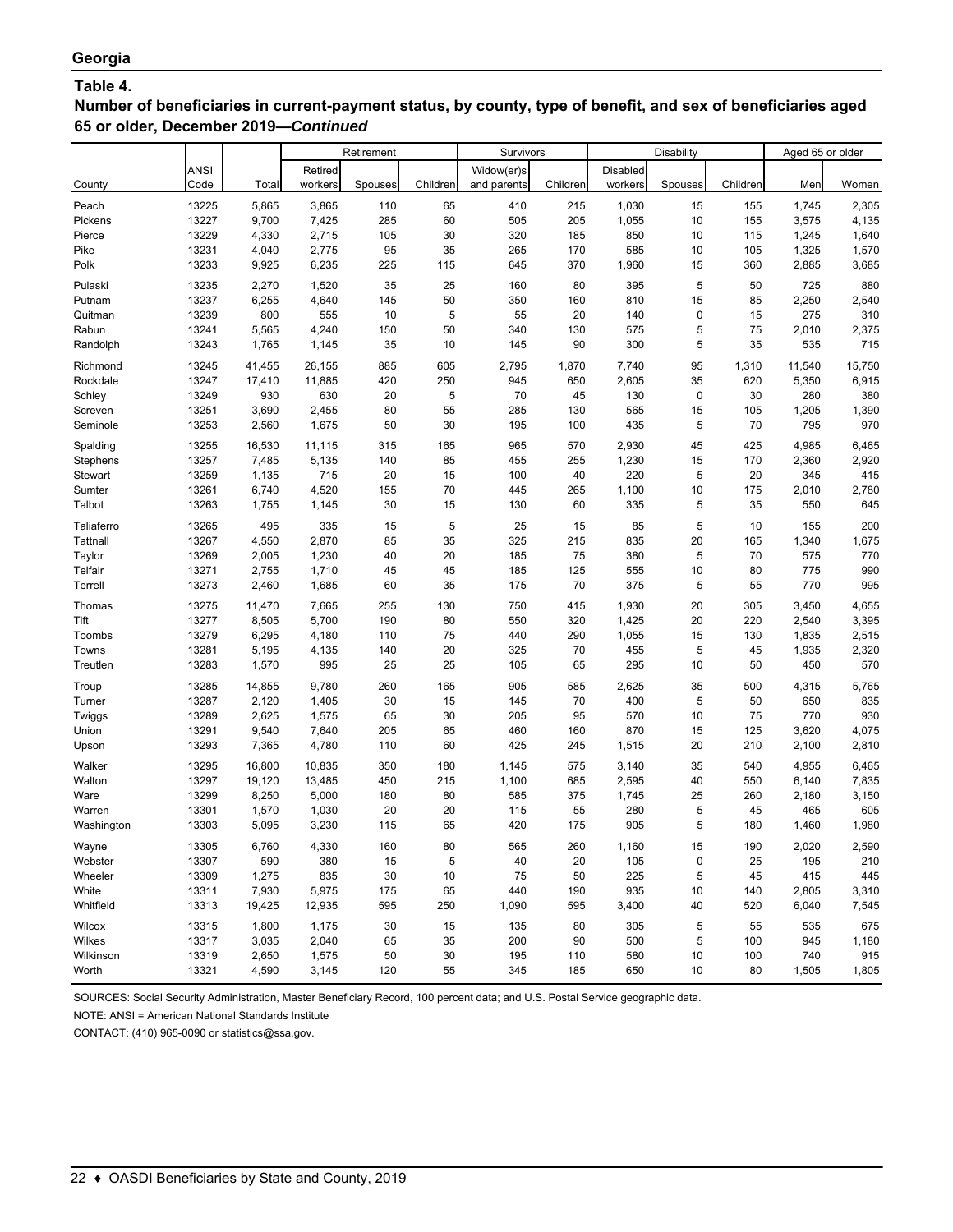## **Table 5.**

**Amount of benefits in current-payment status, by county, type of benefit, and sex of beneficiaries aged 65 or older, December 2019 (in thousands of dollars)**

|                   |                |                  |                     | Retirement  |                       | Survivors      |             |                | Disability                    |                      | Aged 65 or older |                 |
|-------------------|----------------|------------------|---------------------|-------------|-----------------------|----------------|-------------|----------------|-------------------------------|----------------------|------------------|-----------------|
|                   | <b>ANSI</b>    |                  | Retired             |             |                       | Widow(er)s     |             | Disabled       |                               |                      |                  |                 |
| County            | Code           | Total            | workers             | Spouses     | Children              | and parents    | Children    | workers        | Spouses                       | Children             | Men              | Women           |
| Total, Georgia    | 13             |                  | 2,536,552 1,901,882 | 41,490      | 15,006                | 150,846        | 58,549      | 348,137        | 1,142                         | 19,499               | 983,200          | 1,000,822       |
| Appling           | 13001          | 5,205            | 3,624               | 91          | 26                    | 394            | 135         | 885            | 4                             | 46                   | 2,031            | 1,763           |
| Atkinson          | 13003          | 1,741            | 1,157               | 23          | 13                    | 131            | 45          | 356            | 0                             | 15                   | 657              | 563             |
| Bacon<br>Baker    | 13005<br>13007 | 2,883<br>928     | 1,922<br>671        | 31<br>13    | 19<br>$\overline{7}$  | 208<br>58      | 104<br>30   | 566<br>144     | 1<br>0                        | 33<br>$\overline{4}$ | 1,027<br>372     | 1,045<br>353    |
| <b>Baldwin</b>    | 13009          | 13,141           | 9,446               | 116         | 80                    | 650            | 363         | 2,356          | 5                             | 125                  | 4,608            | 4,973           |
|                   |                |                  |                     |             |                       |                |             |                |                               |                      |                  |                 |
| Banks             | 13011          | 5,272            | 3,918               | 64          | 25                    | 286            | 105         | 833            | 3                             | 37                   | 2,066            | 1,932           |
| Barrow<br>Bartow  | 13013<br>13015 | 19,268<br>28,277 | 13,709<br>20,667    | 244<br>352  | 99<br>161             | 1,209<br>1,717 | 551<br>651  | 3,231<br>4,473 | 10<br>16                      | 215<br>239           | 6,978<br>10,794  | 7,283<br>10,587 |
| Ben Hill          | 13017          | 4,812            | 3,335               | 56          | 29                    | 314            | 136         | 904            | 2                             | 36                   | 1,640            | 1,803           |
| Berrien           | 13019          | 5,043            | 3,423               | 54          | 33                    | 389            | 119         | 975            | $\overline{\mathbf{c}}$       | 48                   | 1,858            | 1,781           |
| <b>Bibb</b>       | 13021          | 42,303           | 30,161              | 554         | 318                   | 2,647          | 1,145       | 7,141          | 23                            | 314                  | 14,589           | 17,116          |
| Bleckley          | 13023          | 3,248            | 2,237               | 37          | 17                    | 224            | 98          | 609            | 3                             | 24                   | 1,179            | 1,192           |
| <b>Brantley</b>   | 13025          | 4,586            | 2,876               | 69          | 21                    | 401            | 151         | 1,005          | 6                             | 56                   | 1,629            | 1,504           |
| <b>Brooks</b>     | 13027          | 4,600            | 3,259               | 41          | 28                    | 330            | 91          | 804            | 4                             | 43                   | 1,648            | 1,784           |
| Bryan             | 13029          | 8,975            | 6,488               | 147         | 54                    | 617            | 316         | 1,250          | 6                             | 96                   | 3,524            | 3,232           |
| <b>Bulloch</b>    | 13031          | 15,032           | 10,840              | 210         | 101                   | 1,108          | 359         | 2,289          | 8                             | 119                  | 5,859            | 5,605           |
| <b>Burke</b>      | 13033          | 6,575            | 4,632               | 76          | 54                    | 432            | 176         | 1,142          | 6                             | 56                   | 2,417            | 2,369           |
| <b>Butts</b>      | 13035          | 7,283            | 5,223               | 95          | 43                    | 439            | 169         | 1,249          | 9                             | 56                   | 2,704            | 2,682           |
| Calhoun           | 13037          | 1,471            | 1,040               | 17          | 11                    | 100            | 30          | 264            | 0                             | 8                    | 527              | 558             |
| Camden            | 13039          | 13,444           | 9,918               | 211         | 87                    | 808            | 310         | 1,972          | 17                            | 121                  | 5,495            | 4,734           |
| Candler           | 13043          | 3,097            | 2,271               | 21          | 19                    | 187            | 97          | 473            | $\overline{\mathbf{c}}$       | 28                   | 1,186            | 1,155           |
| Carroll           | 13045          | 31,734           | 23,059              | 407         | 163                   | 1,859          | 771         | 5,163          | 15                            | 296                  | 11,992           | 11,932          |
| Catoosa           | 13047          | 20,542           | 15,348              | 284         | 91                    | 1,365          | 419         | 2,870          | 6                             | 157                  | 7,843            | 8,399           |
| Charlton          | 13049          | 2,939            | 1,947               | 46          | 20                    | 209            | 101         | 588            | 0                             | 29                   | 1,073            | 982             |
| Chatham           | 13051          | 75,773           | 58,333              | 1,399       | 431                   | 5,138          | 1,504       | 8,509          | 32                            | 426                  | 30,068           | 31,634          |
| Chattahoochee     | 13053          | 799              | 467                 | 15          | 6                     | 61             | 34          | 198            | 3                             | 15                   | 243              | 238             |
| Chattooga         | 13055          | 8,154            | 5,584               | 74          | 40                    | 429            | 196         | 1,741          | $\overline{7}$                | 83                   | 2,805            | 2,895           |
| Cherokee          | 13057          | 68,547           | 56,088              | 1,383       | 273                   | 3,933          | 1,254       | 5,236          | 14                            | 366                  | 29,758           | 28,690          |
| Clarke<br>Clay    | 13059<br>13061 | 24,878<br>966    | 18,783<br>722       | 408<br>12   | 148<br>$\overline{7}$ | 1,296<br>60    | 480<br>16   | 3,579<br>143   | 5<br>0                        | 179<br>6             | 9,316<br>379     | 10,390<br>375   |
|                   |                |                  |                     |             |                       |                |             |                |                               |                      |                  |                 |
| Clayton           | 13063          | 49,658           | 33,512              | 467         | 366                   | 2,578          | 1,688       | 10,444         | 23                            | 580                  | 15,758           | 18,041          |
| Clinch<br>Cobb    | 13065<br>13067 | 1,958<br>165,064 | 1,259<br>133,195    | 25<br>3,925 | 21<br>860             | 135<br>9,119   | 51<br>3,104 | 444<br>13,959  | $\overline{\mathbf{c}}$<br>45 | 22<br>856            | 692<br>69,193    | 660<br>70,902   |
| Coffee            | 13069          | 9,746            | 6,595               | 114         | 73                    | 632            | 264         | 1,965          | 7                             | 96                   | 3,354            | 3,526           |
| Colquitt          | 13071          | 11,674           | 8,162               | 152         | 73                    | 787            | 246         | 2,157          | 6                             | 90                   | 4,402            | 4,250           |
| Columbia          | 13073          | 38,020           | 29,041              | 784         | 256                   | 2,347          | 910         | 4,311          | 21                            | 350                  | 15,992           | 14,299          |
| Cook              | 13075          | 4,586            | 3,180               | 50          | 27                    | 326            | 119         | 841            | 2                             | 42                   | 1,723            | 1,639           |
| Coweta            | 13077          | 37,347           | 28,771              | 664         | 223                   | 2,225          | 810         | 4,370          | 14                            | 268                  | 15,183           | 14,670          |
| Crawford          | 13079          | 3,677            | 2,544               | 43          | 24                    | 235            | 106         | 685            | 5                             | 35                   | 1,359            | 1,264           |
| Crisp             | 13081          | 6,036            | 4,436               | 62          | 36                    | 384            | 144         | 935            | 4                             | 36                   | 2,280            | 2,353           |
| Dade              | 13083          | 5,342            | 3,806               | 86          | 37                    | 411            | 106         | 851            | 4                             | 41                   | 2,023            | 2,036           |
| Dawson            | 13085          | 8,071            | 6,370               | 162         | 32                    | 433            | 156         | 877            | 2                             | 39                   | 3,495            | 3,087           |
| Decatur           | 13087          | 7,622            | 5,251               | 91          | 50                    | 539            | 195         | 1,417          | 6                             | 73                   | 2,819            | 2,803           |
| DeKalb            | 13089          | 147,704          | 113,506             | 2,505       | 973                   | 7,480          | 3,524       | 18,801         | 31                            | 884                  | 53,597           | 64,784          |
| Dodge             | 13091          | 5,315            | 3,656               | 41          | 32                    | 312            | 140         | 1,065          | 4                             | 65                   | 1,792            | 1,989           |
| Dooly             | 13093          | 3,115            | 2,250               | 28          | 15                    | 199            | 61          | 532            | $\mathbf 1$                   | 28                   | 1,158            | 1,178           |
| Dougherty         | 13095          | 23,884           | 17,300              | 294         | 184                   | 1,600          | 620         | 3,707          | 10                            | 169                  | 8,400            | 9,647           |
| Douglas           | 13097          | 31,707           | 22,791              | 391         | 228                   | 1,801          | 924         | 5,171          | 16                            | 385                  | 11,327           | 12,151          |
| Early<br>Echols   | 13099<br>13101 | 3,179<br>702     | 2,317<br>482        | 43<br>12    | 26<br>3               | 216<br>53      | 67          | 483<br>131     | $\mathbf{1}$<br>2             | 26<br>4              | 1,217<br>274     | 1,223<br>252    |
|                   |                |                  |                     |             |                       |                | 15          |                |                               |                      |                  |                 |
| Effingham         | 13103          | 14,650           | 10,325              | 214         | 93                    | 1,183          | 440         | 2,244          | 15                            | 136                  | 5,678            | 5,203           |
| Elbert<br>Emanuel | 13105<br>13107 | 7,122<br>6,442   | 5,022<br>4,559      | 74<br>51    | 36<br>32              | 445<br>441     | 167<br>207  | 1,307<br>1,093 | 4<br>6                        | 65<br>54             | 2,619<br>2,295   | 2,681<br>2,416  |
| Evans             | 13109          | 2,832            | 2,020               | 36          | 22                    | 189            | 72          | 469            | 2                             | 22                   | 1,077            | 1,039           |
| Fannin            | 13111          | 12,294           | 9,693               | 187         | 58                    | 737            | 159         | 1,392          | 5                             | 64                   | 5,241            | 4,696           |
|                   |                |                  |                     |             |                       |                |             |                |                               |                      |                  |                 |

(Continued)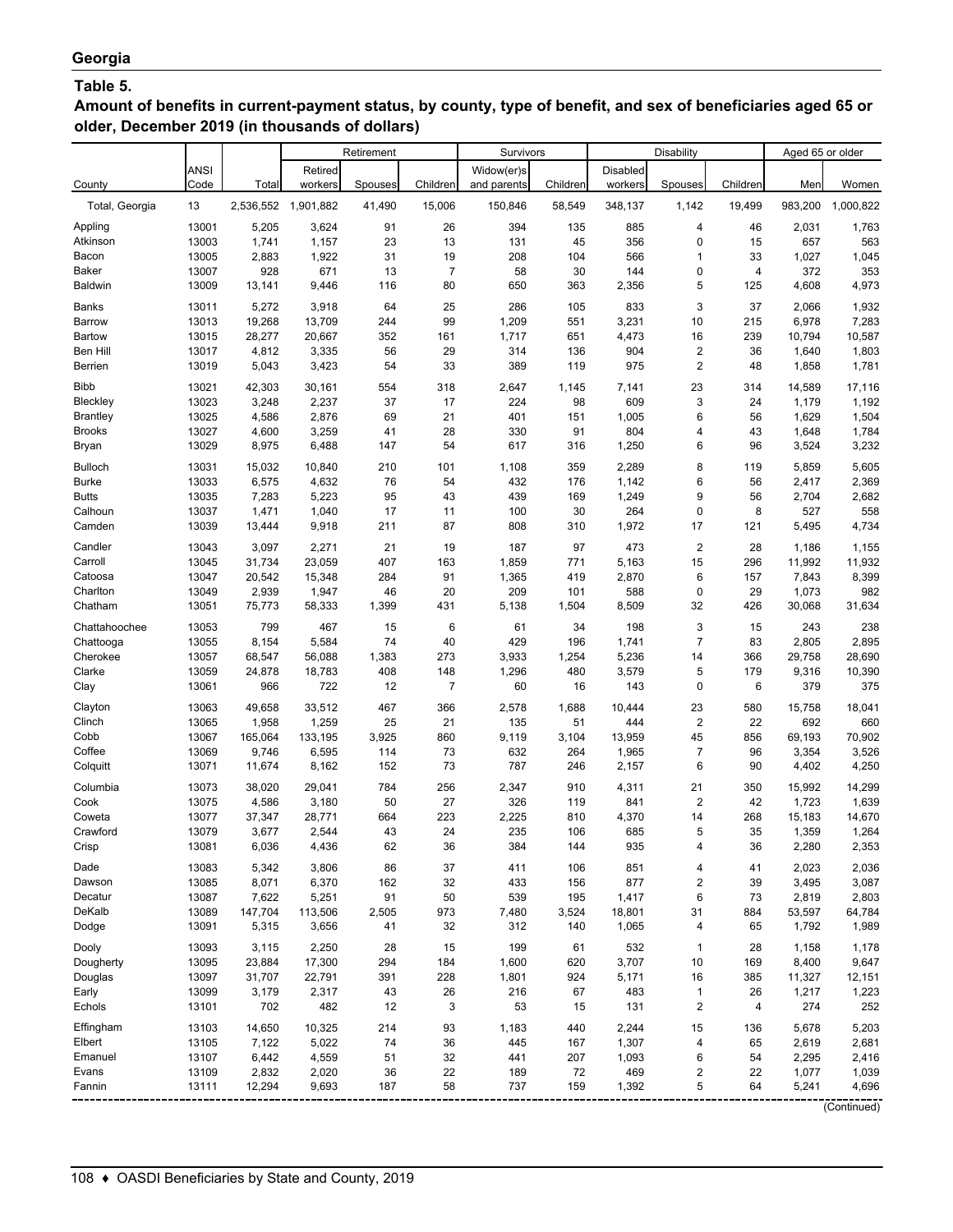# **Table 5.**

**Amount of benefits in current-payment status, by county, type of benefit, and sex of beneficiaries aged 65 or older, December 2019 (in thousands of dollars)—***Continued*

|            |       |         |         | Retirement |          | Survivors   |          |          | Disability              |          | Aged 65 or older |        |
|------------|-------|---------|---------|------------|----------|-------------|----------|----------|-------------------------|----------|------------------|--------|
|            | ANSI  |         | Retired |            |          | Widow(er)s  |          | Disabled |                         |          |                  |        |
| County     | Code  | Total   | workers | Spouses    | Children | and parents | Children | workers  | Spouses                 | Children | Men              | Women  |
| Fayette    | 13113 | 37,201  | 30,452  | 924        | 222      | 2,011       | 585      | 2,792    | 6                       | 209      | 16,511           | 15,405 |
| Floyd      | 13115 | 30,523  | 22,359  | 401        | 178      | 1,830       | 674      | 4,835    | 16                      | 230      | 11,581           | 11,804 |
| Forsyth    | 13117 | 48,536  | 40,090  | 1,202      | 260      | 2,700       | 883      | 3,168    | $\overline{7}$          | 228      | 21,908           | 20,400 |
| Franklin   | 13119 | 7,783   | 5,559   | 89         | 50       | 460         | 162      | 1,377    | 5                       | 81       | 2,843            | 2,878  |
| Fulton     | 13121 | 196,505 | 152,342 | 4,855      | 1,096    | 11,555      | 4,298    | 21,283   | 39                      | 1,036    | 77,907           | 84,307 |
| Gilmer     | 13123 | 13,049  | 10,487  | 173        | 63       | 598         | 173      | 1,495    | 6                       | 54       | 5,812            | 4,716  |
| Glascock   | 13125 | 836     | 600     | 6          | 3        | 71          | 22       | 128      | 0                       | 6        | 326              | 308    |
| Glynn      | 13127 | 29,057  | 22,926  | 486        | 161      | 1,798       | 475      | 3,056    | 5                       | 149      | 11,911           | 11,971 |
| Gordon     | 13129 | 15,562  | 11,206  | 174        | 80       | 910         | 311      | 2,718    | $\overline{7}$          | 155      | 5,782            | 5,779  |
| Grady      | 13131 | 6,802   | 5,000   | 72         | 41       | 371         | 152      | 1,122    | $\overline{\mathbf{c}}$ | 40       | 2,650            | 2,542  |
|            |       |         |         |            |          |             |          |          |                         |          |                  |        |
| Greene     | 13133 | 9,274   | 7,622   | 279        | 32       | 426         | 103      | 770      | $\overline{\mathbf{c}}$ | 41       | 4,510            | 3,457  |
| Gwinnett   | 13135 | 155,838 | 120,881 | 3,216      | 1,058    | 8,520       | 3,942    | 16,847   | 57                      | 1,317    | 63,842           | 62,284 |
| Habersham  | 13137 | 14,249  | 11,198  | 175        | 88       | 696         | 264      | 1,729    | 6                       | 92       | 5,828            | 5,582  |
| Hall       | 13139 | 55,500  | 44,175  | 1,086      | 253      | 3,115       | 969      | 5,608    | 14                      | 282      | 23,572           | 22,429 |
| Hancock    | 13141 | 3,132   | 2,238   | 31         | 18       | 173         | 69       | 578      | 2                       | 23       | 1,240            | 1,058  |
| Haralson   | 13143 | 8,994   | 6,359   | 98         | 51       | 570         | 236      | 1,587    | 8                       | 84       | 3,259            | 3,338  |
| Harris     | 13145 | 10,606  | 8,193   | 190        | 51       | 591         | 203      | 1,268    | $\overline{7}$          | 102      | 4,560            | 3,872  |
| Hart       | 13147 | 9,418   | 7,207   | 104        | 39       | 485         | 152      | 1,366    | 3                       | 62       | 3,616            | 3,745  |
| Heard      | 13149 | 3,241   | 2,189   | 30         | 18       | 225         | 81       | 665      | 3                       | 29       | 1,160            | 1,119  |
| Henry      | 13151 | 52,911  | 38,247  | 635        | 352      | 2,776       | 1,606    | 8,611    | 30                      | 654      | 19,145           | 19,791 |
| Houston    | 13153 | 34,573  | 24,815  | 498        | 227      | 2,163       | 907      | 5,603    | 19                      | 341      | 12,726           | 12,778 |
| Irwin      | 13155 | 2,667   | 1,889   | 35         | 23       | 187         | 82       | 431      | $\mathbf{1}$            | 21       | 1,052            | 948    |
| Jackson    | 13157 | 19,704  | 14,890  | 246        | 114      | 1,110       | 443      | 2,706    | 12                      | 183      | 7,904            | 7,454  |
| Jasper     | 13159 | 4,488   | 3,274   | 52         | 22       | 269         | 125      | 704      | 2                       | 41       | 1,738            | 1,636  |
| Jeff Davis | 13161 | 3,877   | 2,618   | 54         | 17       | 281         | 122      | 749      | 3                       | 33       | 1,447            | 1,348  |
| Jefferson  | 13163 | 5,107   | 3,644   | 74         | 38       | 354         | 157      | 797      | 3                       | 41       | 1,951            | 1,907  |
| Jenkins    | 13165 | 2,176   | 1,571   | 22         | 20       | 146         | 55       | 345      | 2                       | 16       | 812              | 832    |
| Johnson    | 13167 | 2,538   | 1,783   | 26         | 16       | 146         | 74       | 462      | 4                       | 26       | 919              | 910    |
| Jones      | 13169 | 8,893   | 6,426   | 105        | 57       | 539         | 215      | 1,458    | 5                       | 88       | 3,231            | 3,440  |
| Lamar      | 13171 | 5,649   | 4,079   | 66         | 29       | 341         | 146      | 946      | 2                       | 41       | 2,091            | 2,122  |
| Lanier     | 13173 | 2,098   | 1,356   | 19         | 21       | 141         | 72       | 465      | 2                       | 21       | 731              | 695    |
| Laurens    | 13175 | 14,626  | 10,352  | 146        | 75       | 818         | 340      | 2,734    | 10                      | 150      | 5,152            | 5,548  |
| Lee        | 13177 | 7,662   | 5,756   | 95         | 41       | 492         | 209      | 987      | 3                       | 78       | 3,005            | 2,845  |
| Liberty    | 13179 | 10,431  | 6,839   | 142        | 75       | 667         | 308      | 2,236    | 14                      | 151      | 3,556            | 3,427  |
| Lincoln    | 13181 | 3,030   | 2,272   | 30         | 11       | 192         | 63       | 429      | 2                       | 31       | 1,228            | 1,125  |
| Long       | 13183 | 2,386   | 1,366   | 32         | 19       | 158         | 83       | 655      | 5                       | 68       | 688              | 735    |
| Lowndes    | 13185 | 25,266  | 17,925  | 332        | 189      | 1,780       | 766      | 4,032    | 16                      | 228      | 9,367            | 9,529  |
| Lumpkin    | 13187 | 9,872   | 7,719   | 156        | 44       | 557         | 180      | 1,157    | 4                       | 54       | 4,122            | 3,754  |
| McDuffie   | 13189 | 6,523   | 4,702   | 83         | 32       | 399         | 161      | 1,084    | 3                       | 60       | 2,448            | 2,461  |
| McIntosh   | 13191 | 4,540   | 3,463   | 62         | 27       | 274         | 78       | 610      | 3                       | 22       | 1,872            | 1,714  |
| Macon      | 13193 | 3,053   | 2,117   | 18         | 16       | 197         | 84       | 593      | 2                       | 25       | 1,086            | 1,082  |
| Madison    | 13195 | 9,192   | 6,702   | 109        | 71       | 472         | 192      | 1,568    | 4                       | 74       | 3,543            | 3,285  |
| Marion     | 13197 | 2,162   | 1,454   | $30\,$     | 13       | 128         | 45       | 466      | 2                       | 25       | 826              | 692    |
| Meriwether | 13199 | 7,169   | 5,172   | 79         | 41       | 418         | 165      | 1,241    | 4                       | 50       | 2,603            | 2,663  |
| Miller     | 13201 | 1,776   | 1,281   | 17         | 8        | 140         | 46       | 268      | 2                       | 14       | 685              | 678    |
| Mitchell   | 13205 | 5,877   | 4,206   | 64         | 30       | 415         | 153      | 974      | 2                       | 33       | 2,178            | 2,226  |
| Monroe     | 13207 | 8,984   | 6,779   | 98         | 49       | 489         | 154      | 1,350    | 6                       | 58       | 3,629            | 3,349  |
| Montgomery | 13209 | 2,329   | 1,656   | 21         | 6        | 156         | 59       | 406      | $\mathbf{1}$            | 23       | 868              | 850    |
| Morgan     | 13211 | 6,960   | 5,381   | 106        | 35       | 376         | 124      | 884      | 2                       | 52       | 2,882            | 2,679  |
| Murray     | 13213 | 10,556  | 7,120   | 115        | 54       | 603         | 273      | 2,264    | 8                       | 119      | 3,760            | 3,617  |
| Muscogee   | 13215 | 49,775  | 34,160  | 679        | 317      | 3,735       | 1,343    | 8,976    | 39                      | 527      | 16,651           | 19,593 |
| Newton     | 13217 | 27,545  | 19,718  | 320        | 180      | 1,515       | 767      | 4,716    | 14                      | 316      | 9,872            | 10,372 |
| Oconee     | 13219 | 11,009  | 9,005   | 267        | 67       | 562         | 199      | 844      | 3                       | 63       | 5,028            | 4,353  |
| Oglethorpe | 13221 | 4,561   | 3,344   | 56         | 29       | 234         | 89       | 772      | 4                       | 34       | 1,758            | 1,658  |
| Paulding   | 13223 | 34,410  | 24,943  | 463        | 164      | 2,184       | 1,040    | 5,211    | 21                      | 383      | 12,596           | 13,231 |

(Continued)